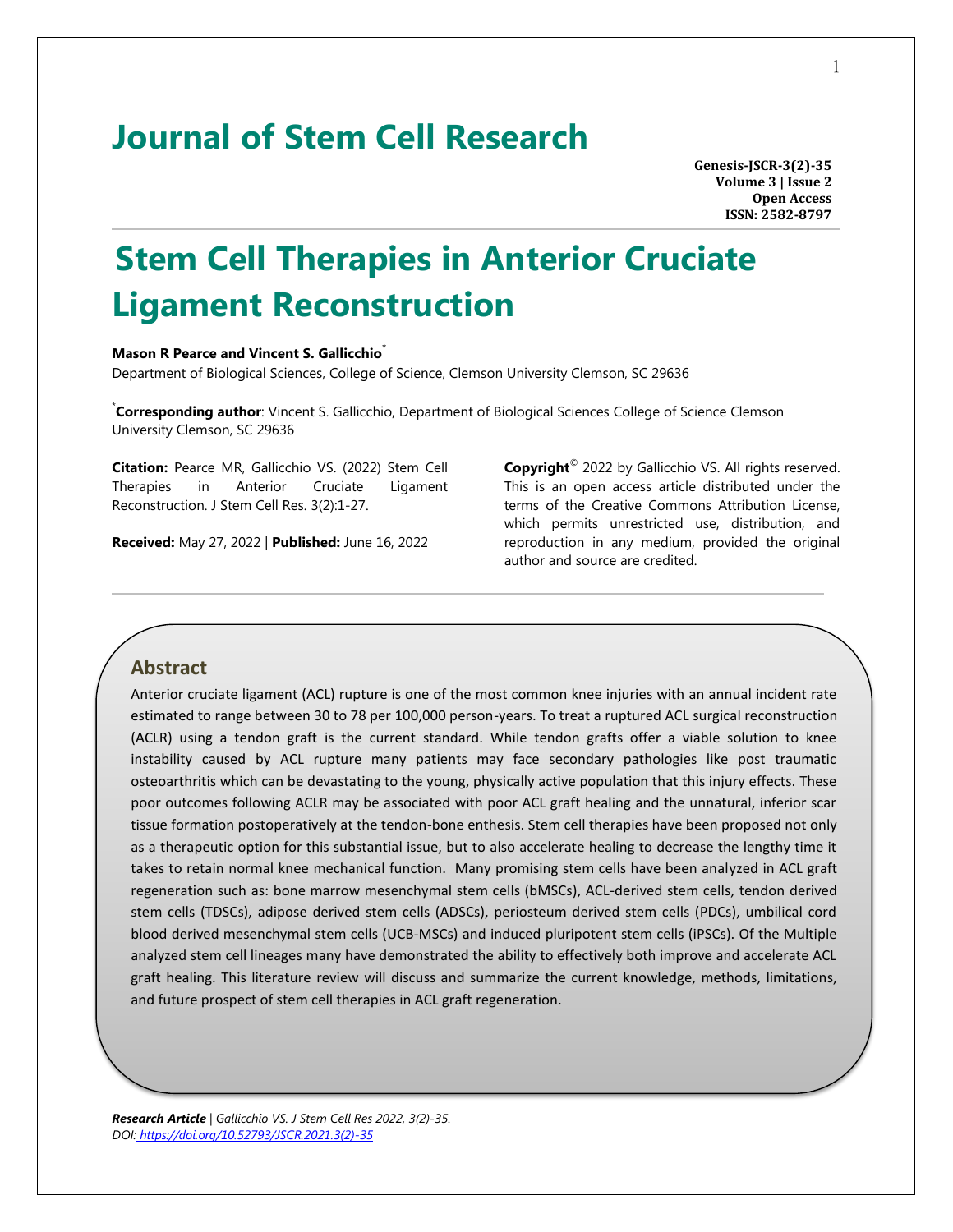## **Keywords**

Mesenchymal stem cells; Anterior cruciate ligament; Tendon graft; ACL reconstruction

## **Abbreviations**

Anterior cruciate ligament: ACL; Anterior cruciate ligament reconstruction: ACLR; Bone-patellar tendon-bone: BPTB; Hamstring tendon: HST; Quadriceps tendon: QT; Bone marrow derived mesenchymal stem cells: bMSCs; Mesenchymal stem cells: MSCs; embryonic stem cells: ESCs; Extensor digitorum communis: EDC; Bone marrow cell: BMC; Semitendinosus tendon: ST; Extensor digitorum longi: EDL; Dedifferentiated osteogenic bMSCs: De-bMSCs; bone volume/total volume: BV/TV; plasma rich plasma: PRP; Stem-cell conditioned media: CM; demineralized bone matrix: DBM; Mesenchymal precursor cells: MPCs; Hyaluronan: HA; ligament progenitor/stem cells: LPSCs; flexor digitorum longus tendon: FDLT; Tendon derived stem cells: TDSCs; Bone mineral density: BMD; Muscle derived stem cells: MDSCs; Adipose derived stem cells: ADSCs; Synovial mesenchymal stem cells: SMSCs; Periosteum derived cells: PDCs; human umbilical cord blood-derived mesenchymal stem cells: hUCB-MSCs; Induced pluripotent stem cells: iPSCs; Bone marrow mononuclear cells: BMMNCs; Extracellular vesicles: EVs

## **Introduction**

Stem cells are unspecialized cells present in multicellular organisms that can differentiate into many specialized cell lineages. Given the properties of stem cells much attention has been drawn to them for research and novel medical application to treat a multitude of diseases and injuries. Specifically, the idea of stem cell therapy in restorative and regenerative medicine has been of focus and has a tremendous amount of potential. An injury that has significant positive possibilities through treatment with stem cell therapies is anterior cruciate ligament (ACL) rupture/tear. The ACL is a primary ligament in the tibiofemoral joint and ranges from 27 to 38 mm in length and 854 to 1,854 mm<sup>3</sup> in volume. The volume of the ACL primarily consists of highly aligned collagen fibers that are separated into two bundles: anteromedial and posterolateral [1]. The ligament attaches to the lateral and anterior aspects of the medial intercondylar spine on the tibia and to the medial aspect of the lateral femoral condyle [2].

Rupture of the ACL is one of the most common and devastating knee injuries with an annual incident rate estimated to range between 30 to 78 per 100,000 person-years [3-9]. The ACL plays a primary role in preventing anterior tibial translation relative to the femur as well as a secondary role in internal and external rotational restraint [2]. Injury/tear of the ACL is commonly associated with mechanisms that place significant strain or force on the ligament like a quick cutting, deceleration, jumping, or pivoting movement commonly seen in sports which is why younger individuals, athletes, or people participating in sports/physical activity are the primary affected population by this injury [3]. The mechanism of ACL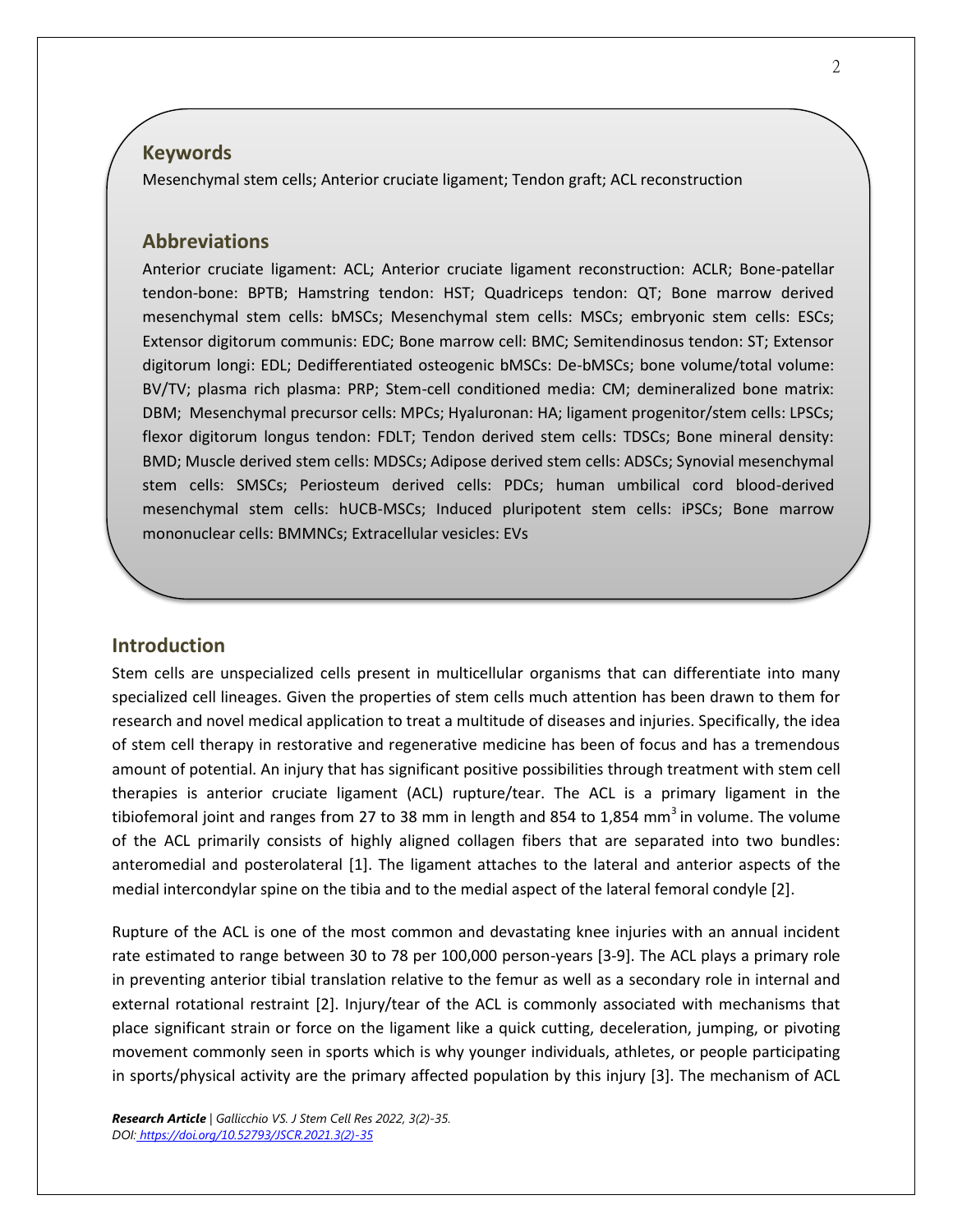injury can be either contact or non-contact. Among ACL injuries around 70% of patients report a noncontact mechanism or a 7:3 ratio of non-contact to contact mechanism [10,11].

An estimated 100,000 anterior cruciate ligament reconstruction (ACLR) procedures are performed each year in the United States making it one of the most common sports medicine orthopedic procedures [12]. There are multiple variations/protocols for ACLR that have been developed, but among them autografts (graft being used is from patients own tissue) are the gold-standard with a much lower failure rate compared to allografts (tissue taken from another human) [13-19]. Among ACLR autograft procedures the bone-patellar tendon-bone (BPTB) autograft, hamstring tendon (HST) autograft, and quadriceps tendon (QT) autograft are primarily utilized. HST and BPTB autografts are the most prominently used methods with minimal differences between the two methods noted [20,21]. Among athletes who have ACLR 83%-89% return to pre-injury sport with most patients reporting initial satisfactory outcomes after surgery [22-28]. Despite being a viable solution and providing patients initial stability ACLR has multiple postoperative problems.

The issues with ACL rupture begin with its poor healing capacity and regenerative capabilities. These factors not only lead to the necessity for surgical reconstruction rather than suturing or non-surgical approach but can be associated with secondary pathology after ACLR. Native anatomy of ACL entheses is a gradient: transitioning from dense fibrous connective tissue to uncalcified fibrocartilage to calcified fibrocartilage to periosteum [29]. The literature has shown that after ACLR instead of the ACL graft regenerating native tissue, it forms fibrovascular scar tissue at the graft-bone tunnel insertion that is less functional and inferior to a natural insertion point [30]. Significant attention has been placed on proper tendon-bone healing after ACLR as it is crucial for the best patient outcomes, yet it remains a problem after ACLR. This fibrous scar tissue formation and different microanatomy of the knee after ACL rupture can lead to changes from natural kinematic movement and knee positioning which are associated with secondary pathology like post traumatic osteoarthritis (PTOA) [31-34]. Following ACLR patients are at higher risk for ACL injury in bilateral knees, but especially in the contralateral ACL compared to healthy individuals of the same age in the same physical activity [35-37]. Tunnel widening/expansion is another gradual onset postoperative process associated with ACLR especially in HST grafts and allografts that may also be associated with knee instability [38,39]. Patients who have ACLR have been noted to have higher risk for osteoarthritis up to 13% if only the ACL is involved, however this number can be as high as 48% when associated with meniscal injury [40]. Development of osteoarthritis and other secondary pathology discussed above in the young, active population that ACL ruptures affect can be life altering and debilitating [3]. Another concerning statistic is that of the athletes that undergo ACLR only 45%-63% will return to pre-injury level of performance [27,28,41-44]. While this large percentage of failure to return to pre-injury level cannot be exclusively attributed to the change in knee kinematics and inferior tissue formation it is concerning that poor graft healing may have such a significant impact on athletic careers and patient's lives. Additionally, patients must also consider time spent recovering and rehabilitating following ACL reconstruction as it can be a strenuous and long process. There is no set amount of time before the individual may be able to return to the prior physical activity as the amount of rehabilitation time can vary due to differential progress of knee stability among patients. Currently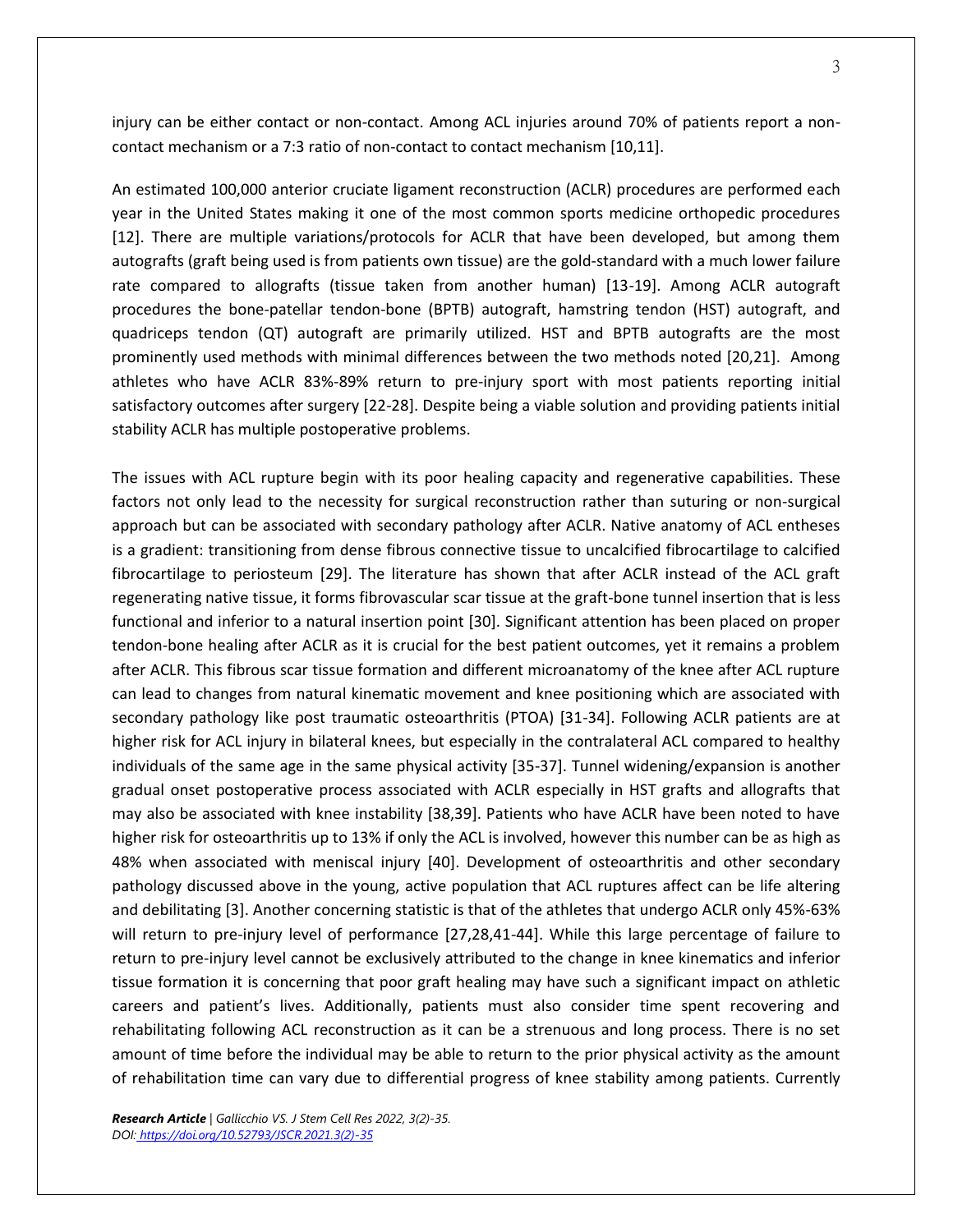literature suggests individuals can experience deficits in the knee that underwent surgery anywhere from 6 months to 24 months following surgical reconstruction [45]. Meaning at the bear minimum an athlete/patient must miss at least half a year of sports or normal physical activity for rehabilitation to restore knee stability which can be devastating to one's career and lifestyle.

Despite much progress with ACLR many post-operative problems persist that can chronically and significantly impact patient's lives. Stem cell therapy has been proposed as a possible solution to these problems as it may accelerate and improve ACL graft healing to imitate native ACL anatomy. Therapeutic application of stem cells may allow an increased number of patients to return to activity faster, participate at pre-injury level, and decrease the postoperative pathology. The purpose of this scientific review is to provide a concise and comprehensive summary and discussion of the current research on possible stem cell therapies that could be utilized as a solution to problems associated with poor ACL regeneration after reconstruction.

## **Bone marrow derived mesenchymal stem cells (bMSC)**

Mesenchymal stem cells (MSCs) are one of two types of non-embryonic stem cells (non-ESCs). MSCs are self-renewing, multipotent stromal cells that can be isolated from multiple different sources of tissue in the human body and proliferate extensively. MSCs are the primary stem cell used in ACL tissue regenerative research as they can differentiate into multiple related lineages or exclusively differentiated in to adipocytic, chondrocytic, and osteocytic lineages [46]. Stem cells derived from bone marrow are known as bone marrow derived mesenchymal stem cells (bMSCs). Given bone marrows composition it has historically been used to isolate MSCs, thus bMSCs are the most extensively used stem cell to study stem cell enhanced healing after ACLR.

One of the first uses of MSCs in ACL regenerative research was in 2004 when bMSCs were transplant via mixing in fibrin glue which was coated on the HST autografts at the time of reconstruction on adult rabbits [47]. The study found that treated groups had formation of fibrocartilage that resembled that of a native enthesis and at 8 weeks had significantly higher failure load and stiffness than control groups that were not treated with bMSCs therefore indicating better osteointegration. Soon et. al., [48] used Achilles' allografts with very similar superior experimental group results in biomechanical strength and tendon-bone interface histology resembling a normal ACL insertion. Other non-ACL model studies focused on tendon-bone healing have demonstrated similar positive results in the ability of bMSCs to enhance tendon-bone healing [49-51]. Babb *et. al.,* [52] examined the use of bMSCs in skeletally immature rabbits undergoing ACLR utilizing extensor digitorum communis (EDC) autograft. This study found that the experimental group including bMSCs had no bone bridge formation, no growth arrest, and no angular deformity which are common problems observed in pediatric ACL repair cases. Chen *et. al.,* [53] used a very similar technique to the previously mentioned studies to understand the properties of gene and protein expression caused by bMSCs during tendon-bone healing after ACLR. The study demonstrated enhanced native-appearing fibrocartilage formation in bMSC-fibrin glue group through promotion of type II collagen and aggrecan expression as well as reduction of Runx2 and osteocalcin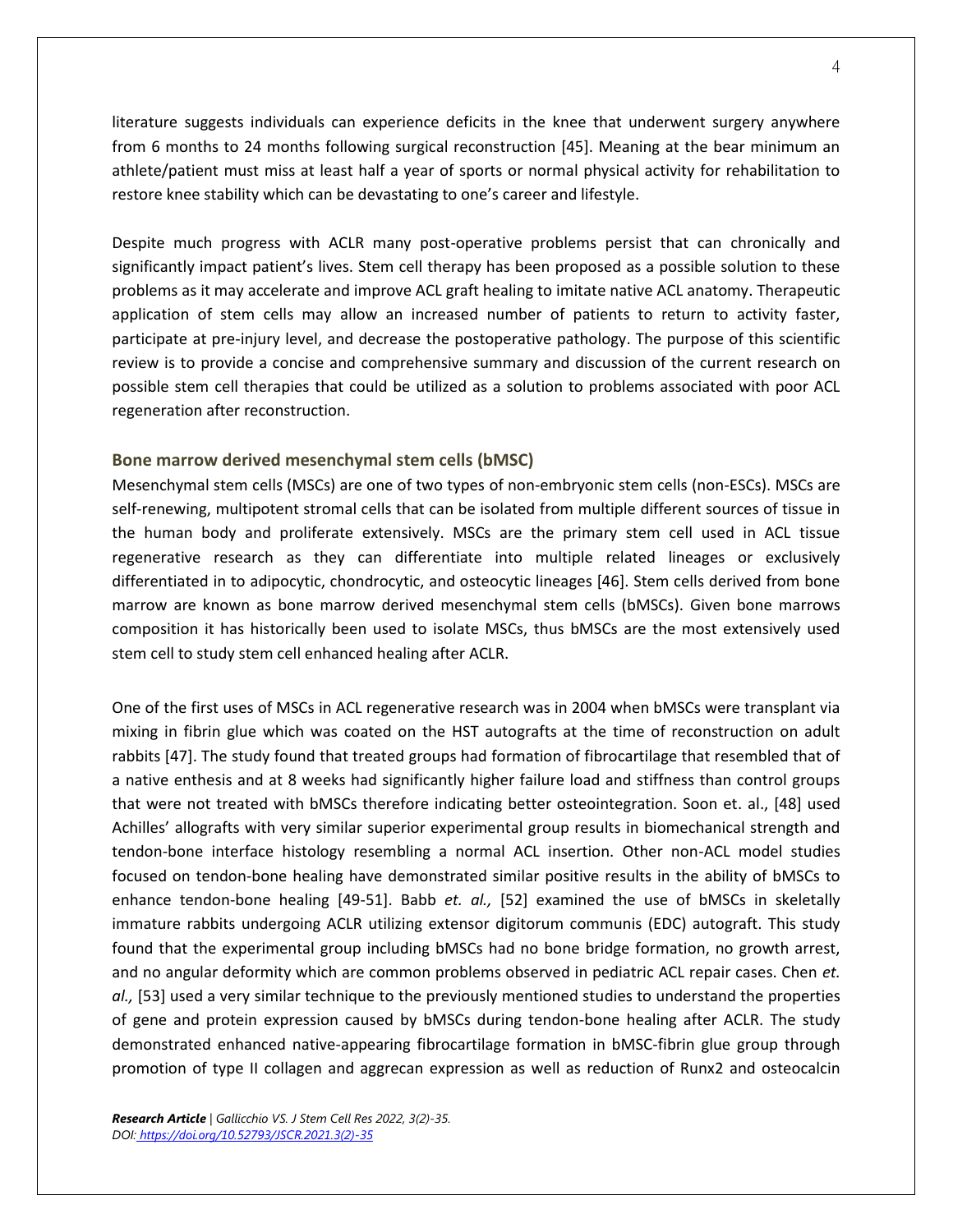expression causing overall chondrogenesis. Two studies, Oe *et. al.,* [54] and Kanaya *et. al.,* [55], examined ACL healing/regeneration after intraarticular injection of bMSCs in partially transected ACLs in rat models. Oe *et. al.,* [54] found partially transected ACLs treated with bMSCs had superior tensile strength, no transected area retraction, higher collagen scores, and increased expression of TGF-P1 compared to that of the saline injection group. Kanaya *et. al.,* [55] had similar results showing significantly better histological scores, no transected area retraction, and higher ultimate failure load at four weeks post-op compared to control group. Both studies concluded bMSCs enhanced healing in a partially ruptured ACL. A more recent study demonstrated decellularized allogenic semitendinosus tendon (ST) grafts in combination with injection of autologous bMSCs into bone tunnels were superior to fresh frozen allogenic graft alone in ligamentization, load capacity, and ossification [56]. Also recent, Hur *et. al.,* [57] analyzed the effects of bMSCs on bone tunnel widening after ACLR using autologous extensor digitorum longi (EDL) tendons in a rabbit model. They found not only decreased tunnel widening in the bMSCs treated group but the bMSC treated group had better graft architecture, hypercellularity, and compact collagen deposition.

Kanazawa *et. al.,* [58] had somewhat contrary findings when they utilized autologous bMSCs with an ST autograft ACLR model in which no bone tunnels were made. Only one specimen of seven from the bMSC group showed formation of a chondroid cell layer at both anterior and posterior interfaces with the study finding no significant differences between the bMSC group and control group. While the study concluded tendon graft healing was not enhanced by bMSCs it may be an indication of the importance of bone tunnels in ACLR surgical protocol and healing process of the ACL graft.

Overall, BMSCs have shown to be an effective stem cell at enhancing graft healing, however obtaining bMSCs is invasive and low numbers of them exist naturally in the bone marrow. Use of bMSCs alone may not be sufficient in ACL graft regeneration therefore researchers are looking at ways to further enhance differentiation and proliferation bMSCs as well as alternative stem cells that are less invasive to obtain.

## **Dedifferentiated osteogenic bone marrow derived mesenchymal stem cells (De-bMSCs)**

Dedifferentiation is notable across natural biology and refers to the transformation of a cell from a more differentiated state to a less differentiated state where the cell can proliferate to regenerate tissue [59]. De-bMSCs are bMSCs that during the osteogenic differentiation had induction conditions removed and replaced with basal media (dedifferentiation). While much is still largely unknown about de-bMSCs they are an attractive candidate for stem cell transplantation in ACLR as they have exhibited improved osteogenic potential [60]. In 2021 Tie et. al., [61] utilized De-bMSCs transplanted in bone tunnels using alginate gel during autologous ST graft ACLR in a rabbit model. In comparison to bMSCs the De-bMSCs had significantly higher maximum failure load, stiffness, new bone formation around graft, and bone volume/total volume (BV/TV) values suggesting enhanced tendon-bone healing. Additionally, through measuring mRNA and protein expression levels it showed that the Nanog/NFATc1/Osterix pathway plays important role in enhancing osteogenic differentiation ability. This year (2022), Tie et al., [62] used an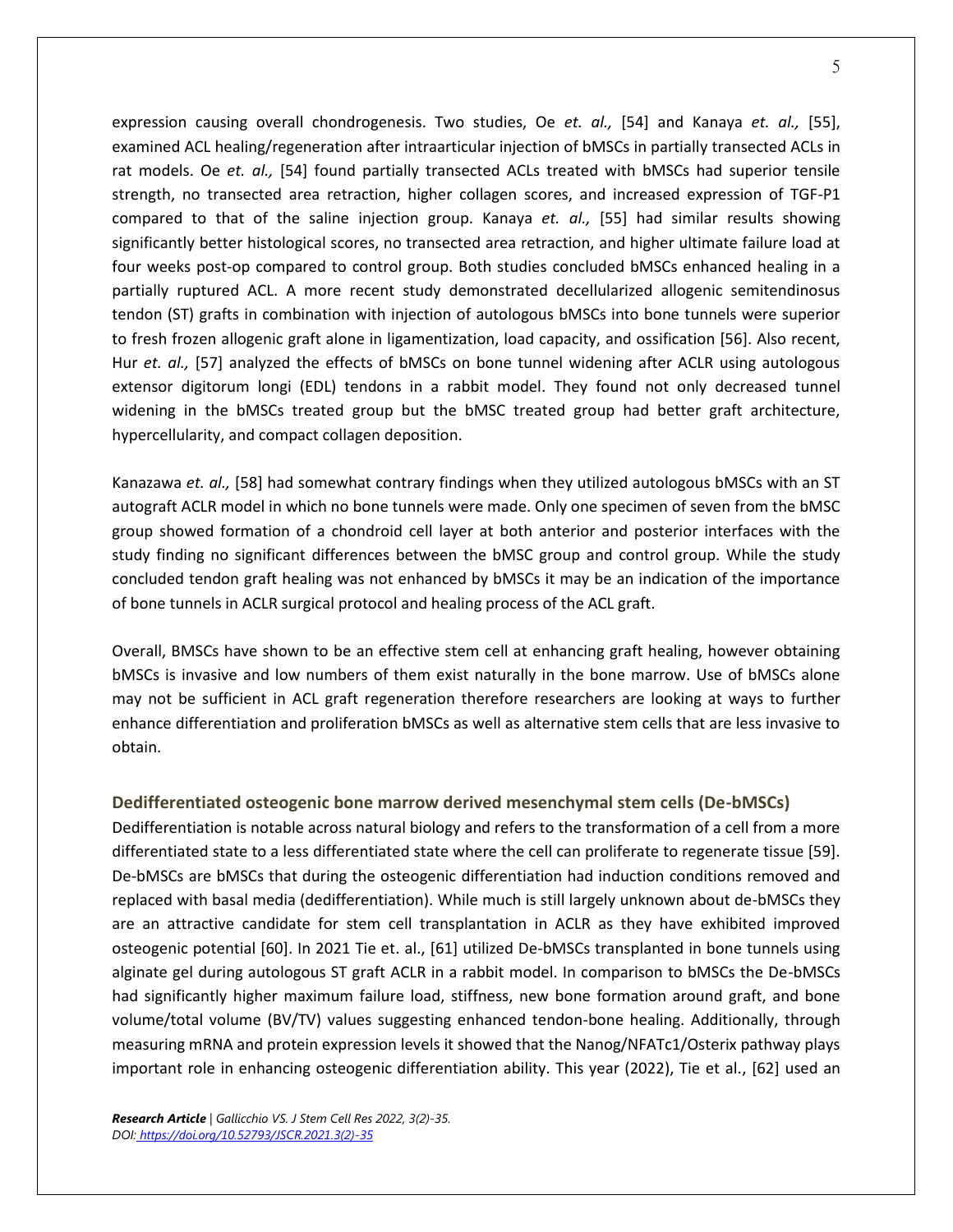identical protocol but this time focused attention on biomechanical, micro-CT analysis, histological findings in comparison to bMSCs. Results showed: at 12 weeks de-bMSCs were found to have higher maximum failure load, stiffness, BV/TV value, smaller tunnel area, increased expression of osteoblast genes, and better histological appearance compared to bMSCs. These studies are an indication that DebMSCs may be a superior option for stem cell therapies than untreated, normal bMSCs in enhancing ACL graft healing.

The results of these two studies are promising, however De-bMSCs are novel and little research has been conducted on their use. More studies are necessary to continue to understand their mechanism and effectiveness in ACLR graft healing.

#### **Growth factors and bMSCs**

Growth factors are important biochemical cues that direct the proliferation, differentiation, and migration of stem cells in regenerating tissue. Studies have demonstrated growth factor delivery alone can enhance ACL tissue healing [63-66]. This makes growth factors a promising possible choice for a combination therapy with stem cells to further enhance the activity of transplanted stem cells on ACL graft healing after ACLR. A popular choice for the delivery of growth factors is platelet-rich plasma (PRP). PRP is an autologous source of multiple growth factors like PDGF, EGF, TGF, IGF, FGF, and VEGF. In Teng *et. al.,* [67] to analyze the effectiveness of growth factors in combination with stem cells the study transplanted PRP with bMSCs via fibrin glue on autologous ST grafts in a rabbit model undergoing ACLR. The study had superior results in the PRP with bMSC group. The group showed increased osteogenic gene expression, better histological observations, increased mineralized tissue formation, and greater failure load at 8 weeks. The study concluded PRP stimulated osteogenesis in bMSCs enhancing tendonbone healing. A very recent 2020 study, Hexter *et. al.,* [68], also utilized combination delivery of PRP and bMSCs with important differences in model. The study examined a large animal model using sheep. Additionally, both graft and bMSCs were allogenic. The study supported results from Teng *et. al.,* [67] as the PRP/bMSC group's ACL grafts had a more native ACL appearance and superior maturation at 12 weeks pointing to enhanced ACL graft healing. These findings have possible future clinical importance as current therapeutic use of PRP has shown to be unsuccessful by itself in improving graft maturation and bone tunnel healing [69]. Setiawati *et. al.,* [70] investigated combined delivery of VEGF and bMSCs also using fibrin glue in a rabbit model. Treated groups had better tensile strength, gradual MRI signal increase, and more collagen type III development than untreated groups indicating enhanced graft tunnel healing when treated with VEGF and bMSCs. Stem cell-conditioned medium (CM) is a novel, intermediate between stem cell transplantation and growth factor injection as it has less safety concerns due to being acellular yet possibly yielding similar benefits to growth factors and stem cells. Sun *et. al.,* [71] utilized CM from allogenic bMSCs in a rat model undergoing ACLR and demonstrated that the CM was able to enhance bone-graft healing in vivo as well as stimulate  $\alpha$ -SMA+ myofibroblasts in vitro.

Another promising biologically derived material that contains multiple growth factors and has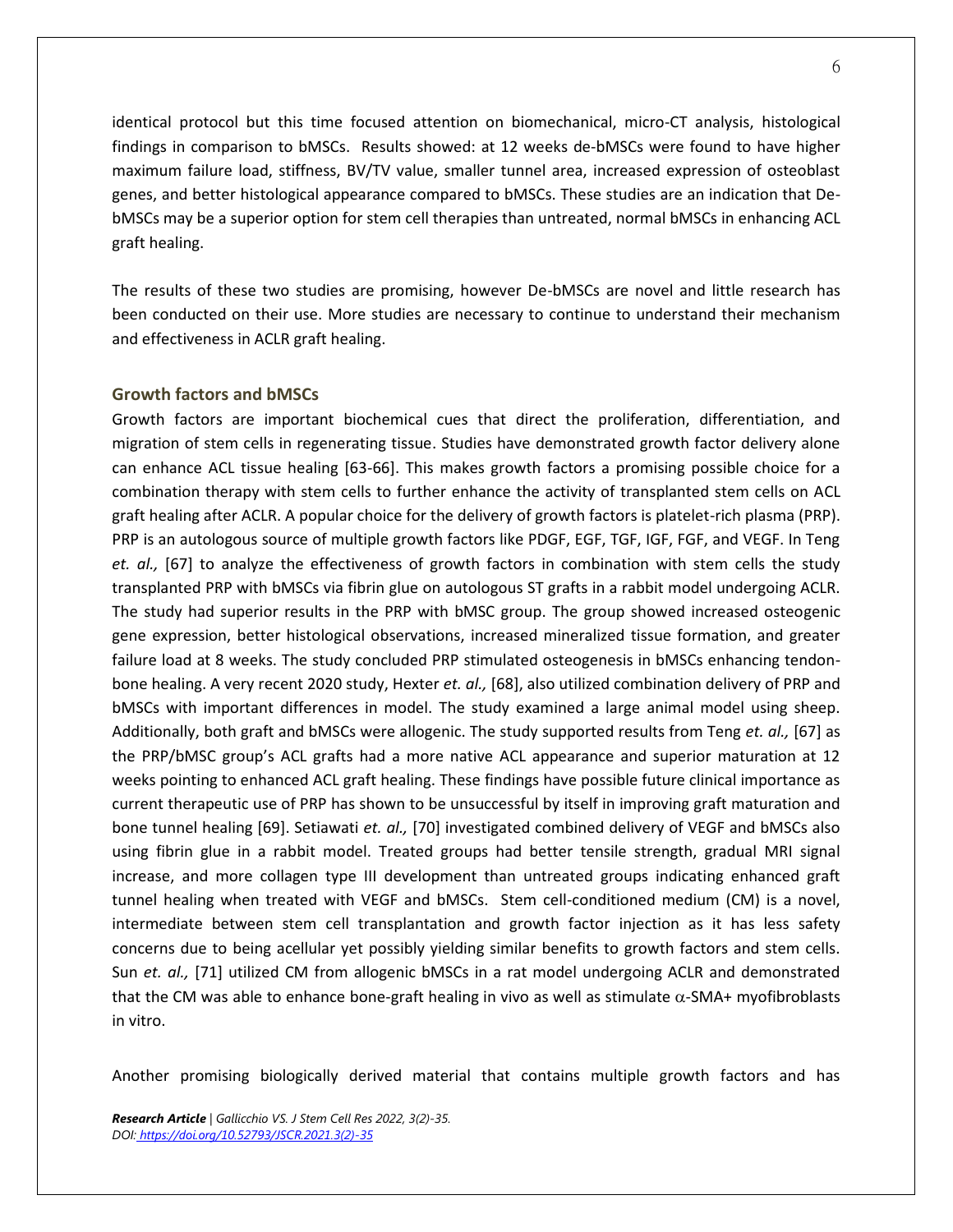osteoinductive properties is demineralized bone matrix (DBM). A comparative analysis on growth factors and stem cells published by Hexter *et. al.,* [72] in 2021 looked at three separate treatment groups on the same model as their prior study [68]. Allogenic tendon grafts were treated with DBM, PRP, and bMSCs. While the study concluded no treatment group significantly reduced bone tunnel widening it did indicate that when compared to other independent treatment groups DMB was significantly better at enhancing femoral bone healing in a large animal model using contemporary ACLR.

Delivery of growth factors seems to be a reliable short-term option to further enhance the functions of bMSCs, however there are important notable limitations with growth factors. Growth factors have shown to have a dose- and time-dependent effect meaning that for long term enhancement of bMSCs using growth factors they would need to be applied multiple times post-operatively [73]. This can increase site morbidity, be financially unfeasible, and be uncomfortable for the patient.

## **Bioengineering and bMSCs**

There is growing interest in biologically engineered tissue grafts for a regenerative approach to ACL rupture and to reduce problems associated with ACLR. Biocompatible grafts are of interest as they may be able to provide the same or more biomechanical stability and strength associated with normal ACLR graft as well as enhance and accelerate ligament regeneration. Bioengineered tissues and scaffolds also are attractive for possible combination therapy with stem cells as they have shown to work well incorporating MSCs and provide a way of delivery of the cells [74]. In Fan *et. al.,* [75] a bioengineered scaffold graft was constructed utilizing a silk mesh to imitate extracellular matrix and was seeded with bMSCs. *In vitro* analysis of the graft demonstrated gradual increases of bMSC proliferation and collagen deposition over the 2 weeks. *In vivo* analysis of the scaffold/bMSC treated group showed a more native ACL with direct bone insertion, hypercellularity, superior biomechanical strength, and abundant production of ligament tissue and collagen compared to the control group (scaffold without bMSCs). 1 year later Fan *et. al.,* [76] utilized the same scaffold seeded with bMSCs, but this time on a swine model. Findings in this study supported those from the prior study [75] in that bMSCs enhance biological regeneration of ligament tissue, however they noted there was formation of indirect insertions at the entheses. Bi *et. al.,* [77] designed a similar study to Fan et al. [75] with the exception that the bioengineered silk mesh scaffold graft was integrated with a type 1 collagen matrix (a major connective tissue in the ACL) from pigs Achilles' tendons prior to being seeded with bMSCs. The results were positive with the bMSC seeded collagen scaffold group showing more significant integration of trabecular bone with graft at 16 weeks, increased bone mineral density, fibroblast-like cells, and tenascin-C expression. A major negative contrast to the other studies discussed however was that there was no more significant amount biomechanical strength noted in the treated group. An earlier 2012 study also used a type 1 collagen scaffold on a rabbit model but sutured the ruptured ACL rather than performing a full ACLR with graft [78]. The type 1 collagen-silk scaffold was sutured in on the ACL with the same sutures to correct the transected ACL. The study had overall more negative results as only 33% of the bMSC/collagen-scaffold treated rabbits showed they had regenerated ACL tissue and native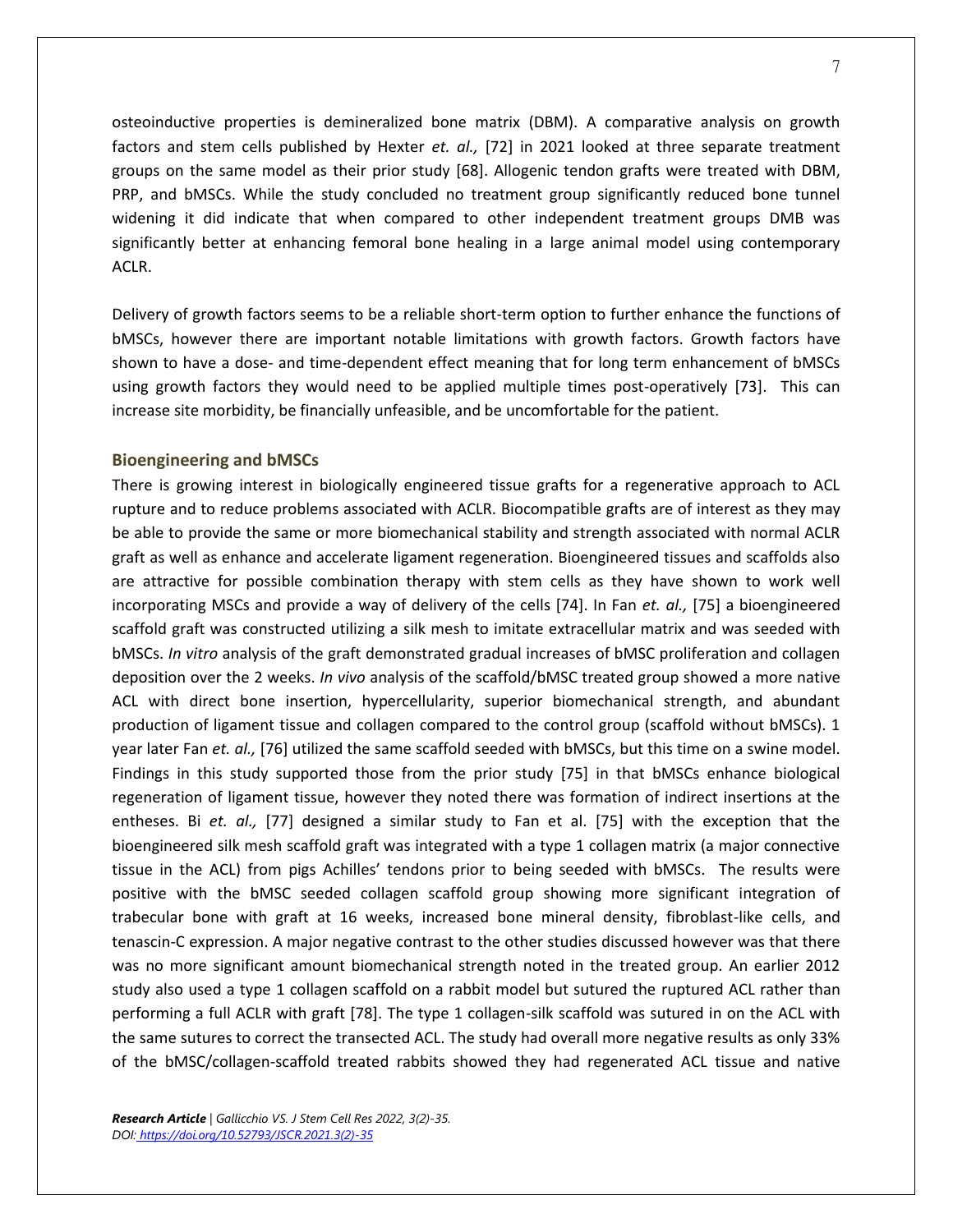appearing ACLs with histology consistent with natural ACL. Additionally, this study is more limited as it lacked biomechanical and microCT analysis of the ACL in comparison to the other studies. Li *et. al.,* [79] utilized a triphasic-silk scaffold graft seeded with osteoblasts, chondrocytes, and bMSCs into appropriate regions to match that of a native ACL in a rabbit ACLR model. Triphasic scaffolds provide a unique, novel approach with bioengineered scaffolding grafts as a triphasic graft more closely simulates the tissue organization of a natural ACL compared to that of an isotropic scaffold used in prior studies. *In vitro* analysis found vast equal proliferation, differentiation, and native ACL tissue gene expression among the three lineages. *In vivo* the treated group had significant ligament-like regeneration, better osseointegration showing stratified layers in native ACL bone interface with increased mineralization, and superior biomechanical strength like that of a normal ACL. The researchers concluded that triphasic scaffolds with trilineage cells enhance both ACL regeneration and osseointegration increasing the functionality of the graft more than isotropic grafts with just bMSCs alone. Fan *et. al.,* [80] also utilized a triphasic scaffold graft seeded with bMSCs but lentiviral vectors encoding growth factors TGFß3, and BMP were added to area B (fibrocartilage) and C (bone) of the three distinct areas of the scaffold. Examining the scaffold graft, three distinct areas exhibited differential cell types suggesting gene modification was successful in inducing proper cell lineage differentiation. Furthermore, the treated group had a bone ligament interface with stratified tissue layers, higher BV/TV ratio, and markedly more mechanical strength than control without genes. This study further confirms the conclusions about triphasic scaffolds from previous [79] but this shows an appealing approach as it offers an alternative, more efficient way of creating stratified tissue layers without the individual input of the three cell types. An electrospun nanofibrous scaffold is another new bioengineered scaffold type that has shown promise in regenerative science through its significant surface area, mechanism for gene delivery, and ability to adhere stem cells. Zhu *et. al.,* [81] examined the use of an electrospun nanofibrous scaffold seeded with bMSCs and covalent bonding of MSC affinity peptide E7. The scaffolds were braided to HT autografts on a rabbit model undergoing ACLR. The study found that bMSCs expressing the gene had no bone tunnel enlargement with gradual decrease in diameter at 3 months, superior biomechanical strength, native ACL tissue formation, and gradual transition at enthesis.

These studies have shown that bioengineered scaffolds in combination stem cells are an appealing alternative to current tissue grafts and may be a superior way to transplant stem cells. Scaffolds seeded with bMSCs have shown to successfully regenerate ACL tissue and facilitate proper healing at enthesis. In the small amount of time that bioengineered tissues have been utilized in combination with MSCs much progress has been made. Early studies have been even further improved in both histological as well as biomechanical aspects with the fabrication of more advanced scaffolding and inclusion of biological agents to enhance bMSCs [79-81]. Bioengineered scaffolds in combination with bMSCs is a promising field of research and with its continued innovation this has very realistic application in regenerative medicine.

## **Gene therapy bMSCs**

Use of cytokines and growth factors to enhance the functionality, differentiation, and proliferation of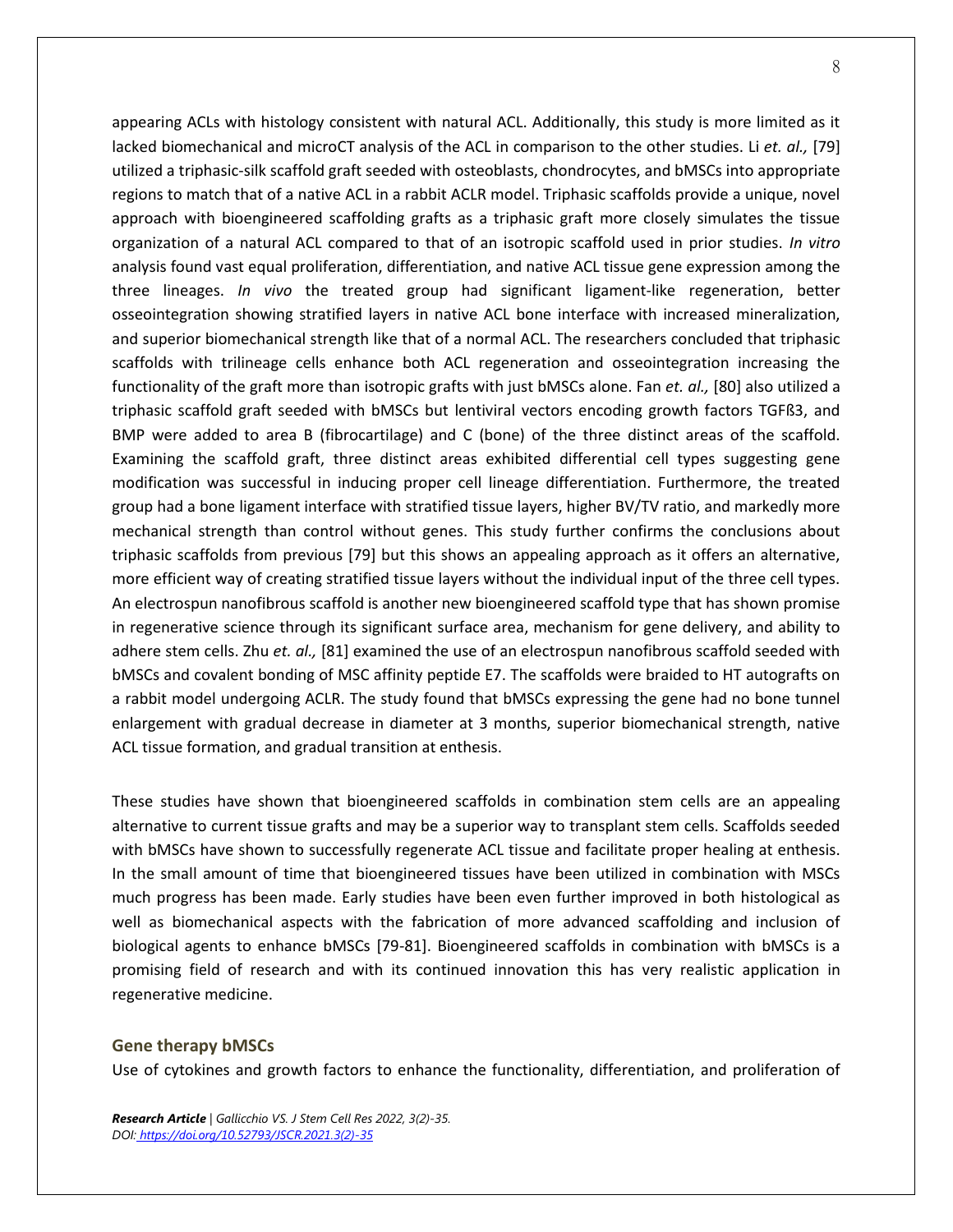bMSCs *in vivo* has shown to be effective through combination exogenous delivery with the cells as mentioned in previous sections. A barrier associated with growth factors is that these positive effects are a short-term success due to their short half-life. To circumvent this issue researchers have looked to gene-therapy to not only extend the time-dependent effects of these growth factors but offer an improved approach to achieve better ACL regeneration. Li *et. al.,* [82] was first to utilize gene therapy with autologous bMSCs for *in vivo* ACL regeneration. Their study transfected the human PDGF-B gene into retroviruses which were then used to transduce the gene into the bMSCs. Rabbits underwent ACLR using an irradiated Achilles allograft that was coated in the PDGF-B gene transduced bMSCs using fibrin glue. In the bMSC + PDGF-B group early hypervascularity, increased collagen deposition, and hypercellularity was recognized. By 12 weeks both the bMSC group and bMSC + PDGF-FF had native appearing ACLs more so in gene transduced group. A study with closely similar methods was conducted by Dong *et. al.,* [83] examining bMSCs transduced with BMP-2 via lentiviral gene carrier. Their study showed that bMSCs + BMP-2 had superior biomechanical strength, stiffness, and more fibrocartilage tissue formation at 8 weeks compared to bMSCs that were not transduced. Their research overall indicated that BMP-2 may be an effective agent to enhance bMSCs function in tendon-bone healing. Chen *et. al.,* [84] further evaluated BMP-2 by transplanting bMSCs transduced with bFGF and BMP-2 genes in ACLR using a rabbit model. The study found the BMP-2/bFGF expressing bMSC group showed a broader area of cartilage-like cells, substantial higher maximum load, and better stiffness. Their findings point to co-expression of BMP-2/bFGF being a better option to enhance bMSCs in ACLR than BMP-2 or bFGF alone. Wei *et. al.,* [85] also used bMSCs that were co-expressing growth factor genes. The study examined VEGF and TGFß-1 expression in bMSCs that were transplanted via fibrin glue in rabbits undergoing ACLR with an Achilles allograft. Their study indicated that the VEGF/ TGFß-1 group had significantly more biomechanical strength at 24 weeks when compared to growth factors transduced alone and was able to promote angiogenesis at 3, 6, and 12 weeks. The study demonstrates that coexpression has advantageous, synergistic consequences compared to single growth factor expression in enhancing ACL graft healing. Wang *et. al.,* [86] further elaborated on the function of TGFß in transduced bMSC on tendon-bone healing through either inhibiting or overexpressing TGFß in the bMSCs experimental groups. Their study utilized rabbits undergoing autograft ACLR with bMSC transplanted via injection into tendon-bone tunnel and joint cavity. The results of this showed significantly more tendonbone healing at 12 weeks, increased mechanical load, hypercellularity, and MAPK signaling proteins in the over-expression group when compared to the control and under-expressing group. Additionally, it was shown that the group treated with TGFß under-expressing bMSCs had significantly worse ACL graft healing pointing out the importance of TGFß in the ACL graft healing process. They concluded TGFß over-expression improves ACL graft healing through impacting the MAPK pathway which further supports previous results [85]. A recent 2018 study employed a novel method for gene therapy by using ultrasound guided BMP-6 gene delivery to endogenous MSCs in a large animal (porcine) model with allograft ACLR [87]. The study concluded that the genes delivered with ultrasound were effectively expressed on intraarticular endogenous stem cells and had significantly better healing capabilities of the ACL graft in comparison to that of the group without ultrasound mediated delivery.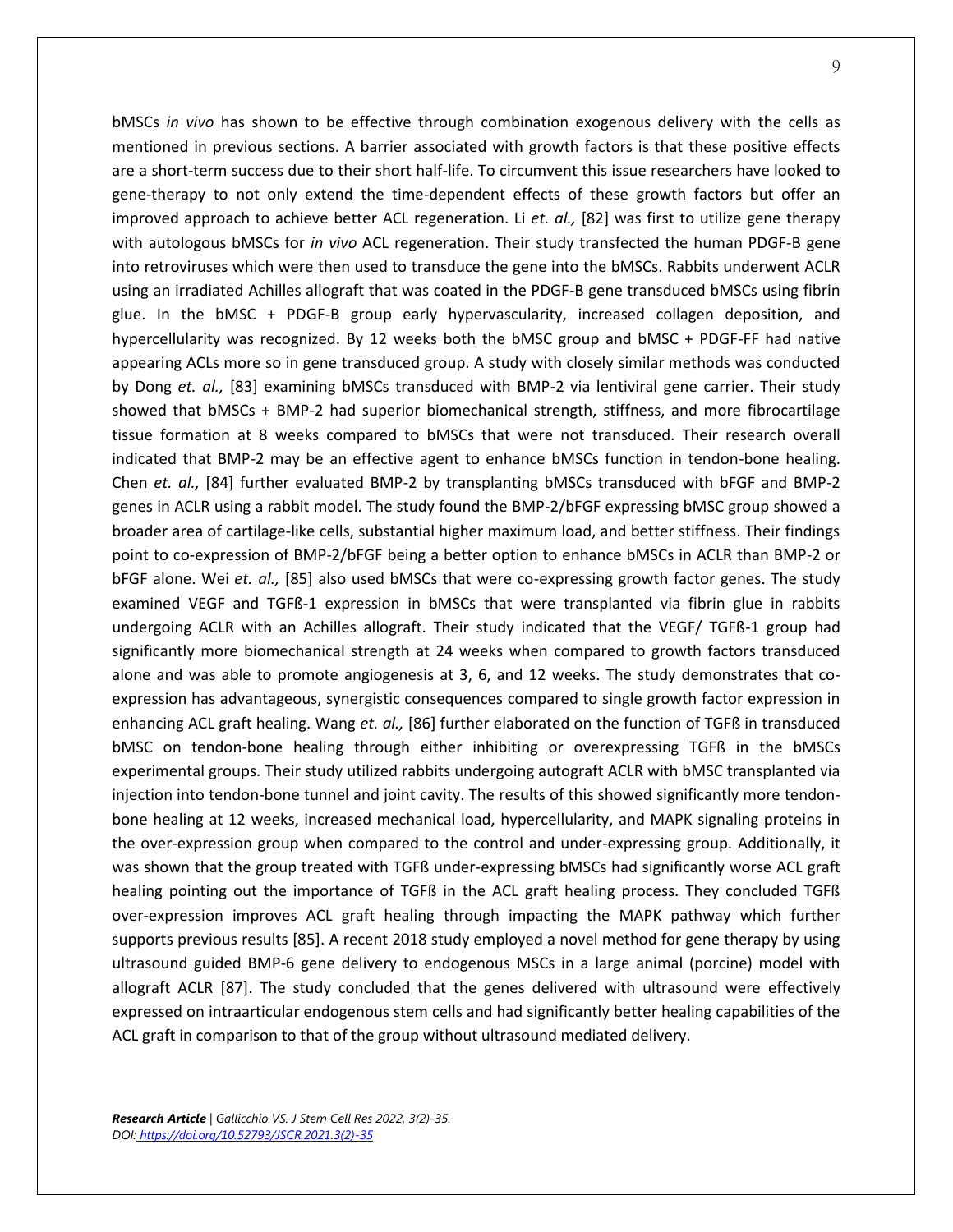Gene therapy as an approach to better the capabilities of mesenchymal stem cells in improving ACL graft and tendon-bone healing seems to be promising. Overall, the literature is reporting superior functionality of the stem cells when transduced with the growth factor genes. Furthermore, coexpression of these genes in stem cells rather than single expression seems to be an even more innovative and successful method in improving ACLR due to its synergistic effects. Despite positive preclinical trials, the prospect of clinical trials is still distant given the novelty of this approach and unknown negative effects associated with viral guided gene alteration. Studies like have begun looking for alternative methods to deliver these genes to decrease possible factors like oncogenicity associated with gene therapy, but these methods are still in their infancy [87].

## **Clinical use of bMSCs**

Despite the overwhelmingly positive results from the numerous pre-clinical studies on small animals that have been conducted to examine ACLR enhanced healing with bMSCs there are few large animal trials and even fewer clinical trials. Findings from the 4 clinical trials are inconsistent but are beginning to show some promise. Silva *et. al.,* [88] was the first to utilize non-cultivated bMSCs on a human model and showed disappointing findings. In their study 43 patients underwent single-bundle ACLR with double-looped ST and gracilis grafts with 20 of the patients receiving bMSC injections. They evaluated patients at the 3-month post-operative stage via MRI and histological analysis. Their study concluded that non-cultivated bMSCs do not accelerate ACL tendon-bone healing. This study was followed a year later by Centeno *et. al.,* [89] which had somewhat promising results. In this small case study autologous bone marrow concentrate rich in mesenchymal stem cells was injected into patients with all three grades of ACL sprains without undergoing ACLR. The study found that the MRI imaging measures all decreased toward low-signal intensity and most patients had improved ACL integrity with objective and subjective measures. This study shows some promise for MSCs in human ACL healing but is limited by its lack of a control group and randomization. Wang *et. al.,* [90] conducted a controlled, randomized study that followed patients for 2 years following a single injection of allogenic mesenchymal precursor cells (MPC) in hyaluronan (HA) after unilateral HST autograft ACLR. The 11 patients in the MPC + HA group demonstrated statistically significantly improvements in clinical scoring and radiographic assessments compared to control indicating allogenic MPCs in HA have no significant immune reaction and may be able to positively impact the development and symptoms of PTOA. A recent 2021 study investigating bMSC injection into patients undergoing allogenic BPTB also analyzed MRI imaging and subjective scoring throughout a 2-year post-operative period [91]. The study concluded bMSC can be clinically beneficial in early ligamentization after showing that patients treated with bMSCs had significantly better early radiograph signal intensity ratios and subjective outcome. The future direction of clinical use of bMSCs should continue to be researched given the inconsistent findings at this point.

#### **Ligament derived stem cells**

When compared to bMSCs ligament progenitor/stem cells (LPSCs) have identifiable advantages: tissuespecific derivation, greater proliferative potential, and higher expression of tendinous repair genes [92,93]. ACL derived CD34+ vascular stem cells were recently discovered and isolated by Matsumoto *et.*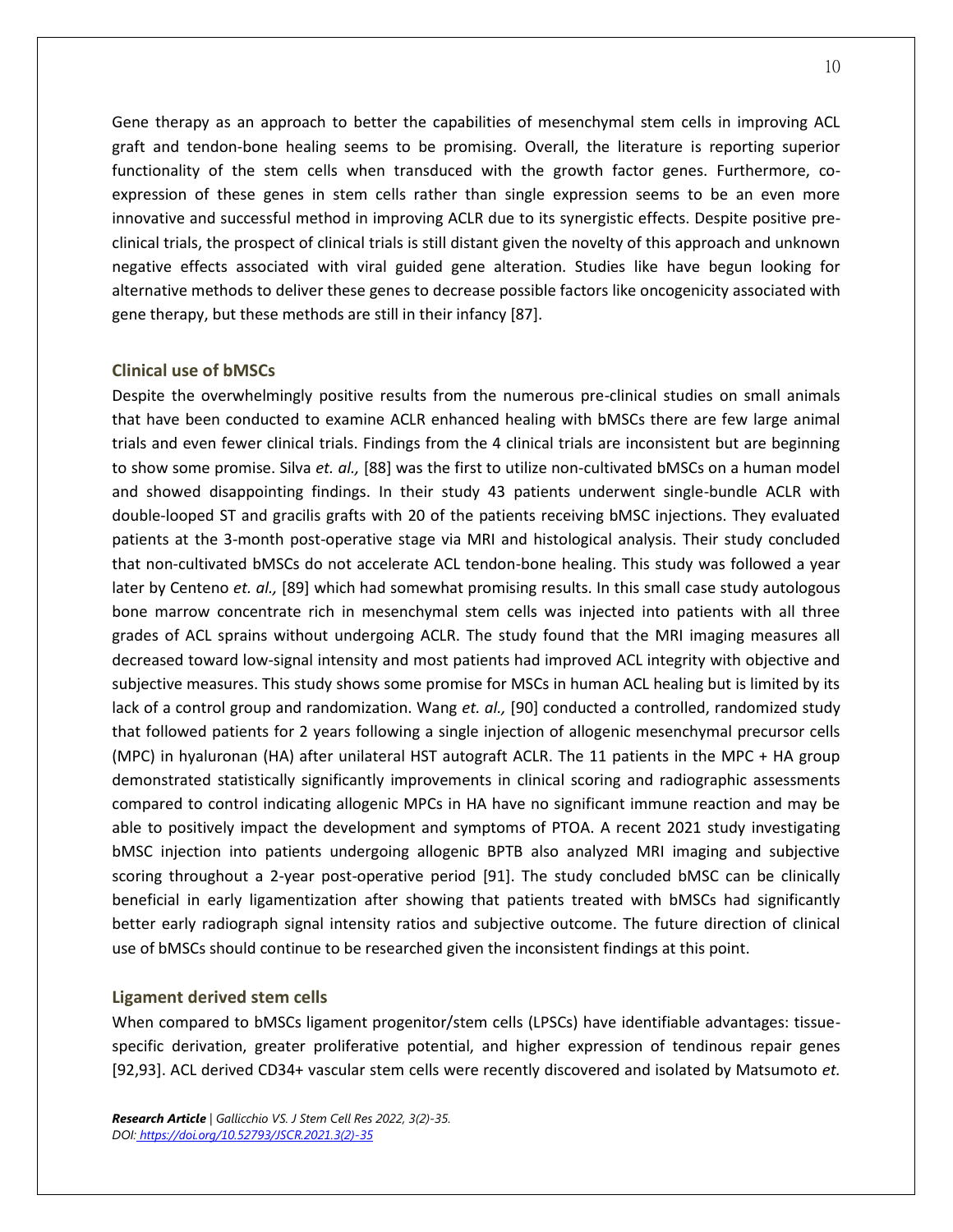*al.,* [94] in damaged ACL tissue. They identified that the ACL derived CD34+ vascular stem cells have multilineage differentiation potential, rapid proliferation capabilities, and were found in higher concentrations at injured ACL tissue which indicated the cells were possibly involved in ACL healing. Given that ruptured ACL tissue is abundant in CD34+ vascular stem cells autologous ruptured ACL tissue was utilized for transplantation in a canine model undergoing ACLR with an autograft [94,95]. The study concluded that ruptured ACL tissue can enhance early bone-tendon healing with significant increases in angiogenesis, osteogenesis, and biomechanical strength. Mifune *et. al.,* [96] was the first notable study to utilize isolated cultured ACL derived CD34+ stem cells in a small animal model (rat) undergoing ACLR. Rats treated via intraarticular injection with the ACL derived CD34+ stem cells exhibited significantly better tendon osteointegration, angiogenesis, osteogenesis, bone-graft interface mass, VEGF levels, and biomechanical strength compared to CD34- group or control group. This study is an indication that isolated ACL derived CD34+ stem cells alone can enhance tendon-bone healing in an animal model. A year later, Mifune *et. al.,* [97] combined isolated ACL derived CD34+ stem cells with bioengineering by culturing the stem cells to create cell sheets which were wrapped around the flexor digitorum longus tendon (FDLT) autografts in a rat model. The study compared injection versus cell sheet delivery of the ACL derived CD34+ stem cells and concluded that when delivered by cell sheet there was significantly better cellular incorporation, graft healing, and tendon-bone healing. The study indicated that bioengineered cell sheet mediated delivery is a superior method compared to intraarticular injection of the ACL derived CD34+ vascular cells for enhanced ACL graft healing. Hu *et. al.,* [98] combined a bioengineered silk-collagen scaffold graft and intraarticular injection of isolated ACL derived LPSCs 1 week postoperatively in rabbit model. After evaluating at 3- and 6-months post-op they concluded that the injected ACL derived stem cells enhanced ACL healing. Ruan *et. al.,* [99] similarly utilized a bioengineered knitted silk-collagen scaffold graft in a rabbit, however the LPSCs were cultured to form a cell sheet and wrapped on bioengineered graft. They utilized LPSCs derived from allogenic rabbit ACLs to investigate *in vitro* and *in vivo.* The study demonstrated that LPSCs have multilineage differentiation potential and cells incorporated well in the graft *in vitro. In vivo* analysis at 6 months postoperative revealed that the scaffold graft treated with LPSCs had significantly more collagen fibril formation, direct natural appearing ligament-bone incorporation, decreased joint space narrowing, and undamaged

meniscus when compared to those that were not treated. The study concluded knitted silk-collagen graft wrapped with LPSCs can greatly enhance ACL healing and delay major secondary pathology associated with ACLR. To investigate the of role of growth factors and potential for gene therapy in LPSCs. Takayama *et. al.,* [100] conducted a study examining ACL derived CD34+ cells virally transduced with either VEGF or sFLT-1 (antagonist to VEGF). The study used a rat model undergoing ALCR with autograft in which cells were transduced *in vitro* and then transplanted on the graft by wrapping the graft with a cell sheet. Their study was able to demonstrate that VEGF is a key growth factor in neoangiogenesis and ACL healing. Moderate overexpression of VEGF in ACL derived CD34+ cells showed to accelerate graft healing compared to non-transduced ACL derived CD34+ cells. A year later Kawakami *et. al.,* [101] used an identical model however ACL derived CD34+ cells were virally transduced to express BMP2. *In vitro* analysis of the cells demonstrated that the CD34+ cells expressing BMP2 were able to maintain angiogenic potential associated with vascular stem cells while having significantly more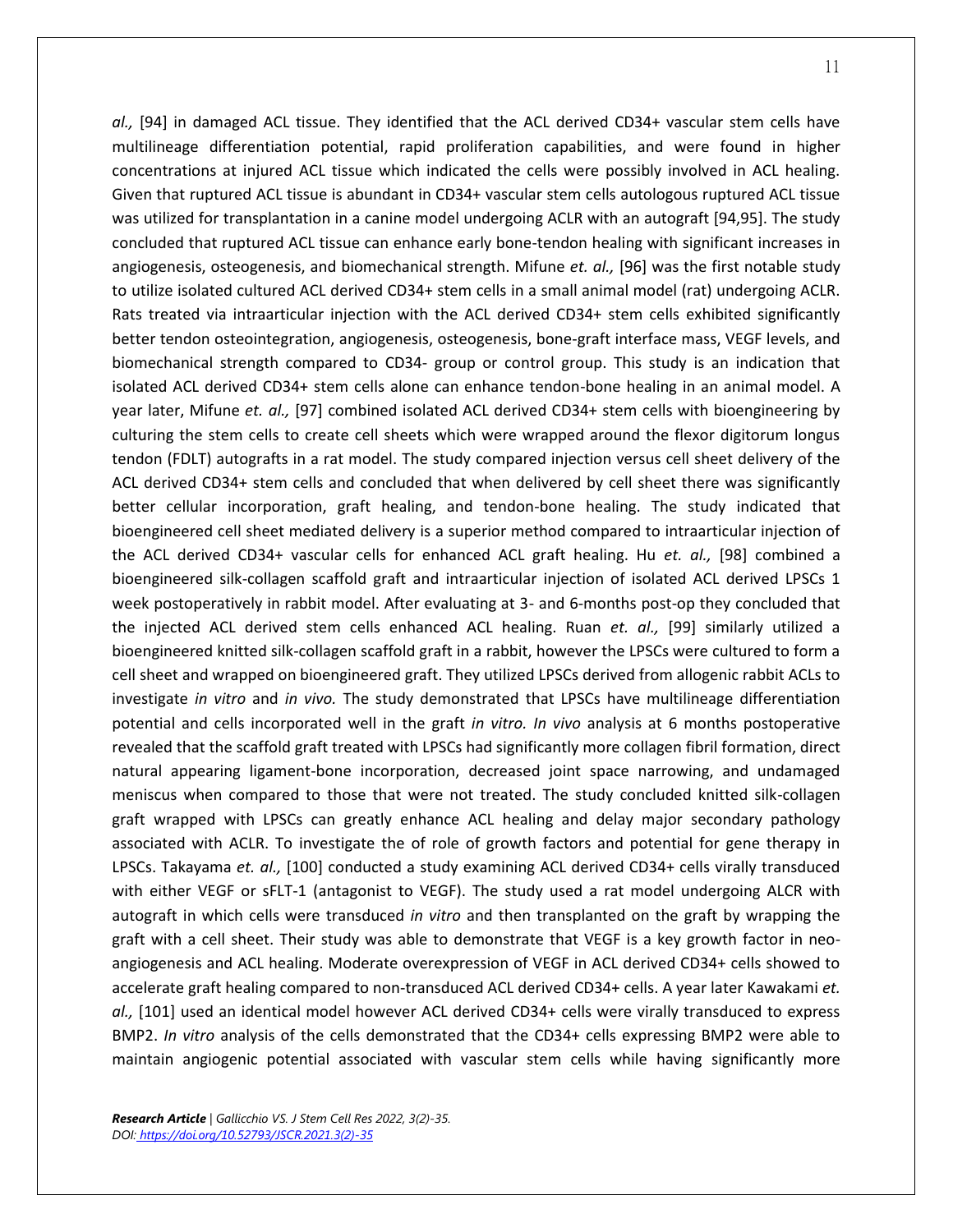osteogenic differentiation compared to CD34+ cells not expressing BMP2. Evaluation of the nude rats treated with 25% expressing BMP2 CD34+ cells at 8 weeks revealed significantly higher tensile load-tofailure strength than all other groups as well as superior tendon-graft integration evidenced by immunohistochemical and histological analysis. This study further supports previous findings that CD34+ cells are effective at enhancing ACL healing, but further indicates that appropriate expression of BMP2 can accelerate tendon-bone healing. To evaluate when ACL derived CD34+ vascular cells are acquired from ruptured ligament tissue to have the best applicable healing efficacy two studies were conducted: Nakano *et. al.,* [102] and Inokuchi *et. al.,* [103]. To understand the age-dependent healing potential of ACL derived CD34+ cells either young (ages 10-19) or adult patients (ages 30-39) at mean time of 3.5 months post-rupture had cells removed [102]. After applying these cells to a rat model undergoing ACLR it was determined through biomechanical, morphometric, microCT, immunostaining, and histological analysis that ACL derived cells have an age-dependent efficacy on enhancing bone-tendon healing. In Inokuchi *et. al.,* [103] the influence of time interval from rupture at which the ACL derived cells were obtained on healing potential was investigated. Cells were derived from early phase ruptured tissue as well as tissue from chronically ruptured ACL patients and applied to a rat model undergoing ACLR. After objective assessment it was found early phase derived ACL CD34+ cells have superior ACL graft healing effects compared to late stage. They concluded that ACL CD34+ cells have a time interval-dependent efficacy in enhancing tendon-bone healing.

Despite ACL derived stem cells being a relatively new discovery the current pre-clinical literature on ACL derived stem cells is promising for therapeutic application in enhancing human ACL graft regeneration. Limitations such as lack of evidence for fibroblast differentiation, low cell numbers, and surgical procedure to acquire cells are noted. Research on these cells should be a key focus in stem cell assisted ACL regeneration given the unique advantageous compared to other stem cell therapies [104] as well as consistent positive *in vivo* findings thus far. The future direction of ACL derived stem cells should be implemented to large animals and clinical trials to substantiate this potential.

## **Tendon derived stem cells (TDSCs)**

Literature on TDSCs in ACL graft regeneration and tendon-bone integration is scarce. Lui *et. al.,* [105] is the only notable study at this point to conduct pre-clinical research using TDSCs in ACLR. A rat model undergoing ACLR with a FDLT autograft was used with TDSC transplanted via a cell sheet delivery method. Biomechanical analysis of rats treated with TDSCs revealed significantly improved ultimate load and stiffness at weeks 2 and 6. The histology demonstrated that the TDSC group had better overall early tunnel graft integration and finer midsubstance findings at 6 and 12 weeks. Higher BV/TV and bone mineral density (BMD) were also exhibited in TDSC treated group. From these findings they concluded that TDSCs enhance early graft healing and tendon-bone integration. The origin of stem cells can have effects on their proliferation and specific differentiation therefore this makes TDSCs an attractive choice for musculoskeletal tissue regeneration [104]. TDSCs have demonstrated better proliferation, clonogenicity, tenogenic potential, chondrogenic potential, adipogenic potential, and osteogenic potential than bMSCs [106]. When compared with LPSCs, TDSCs lacked as much multilineage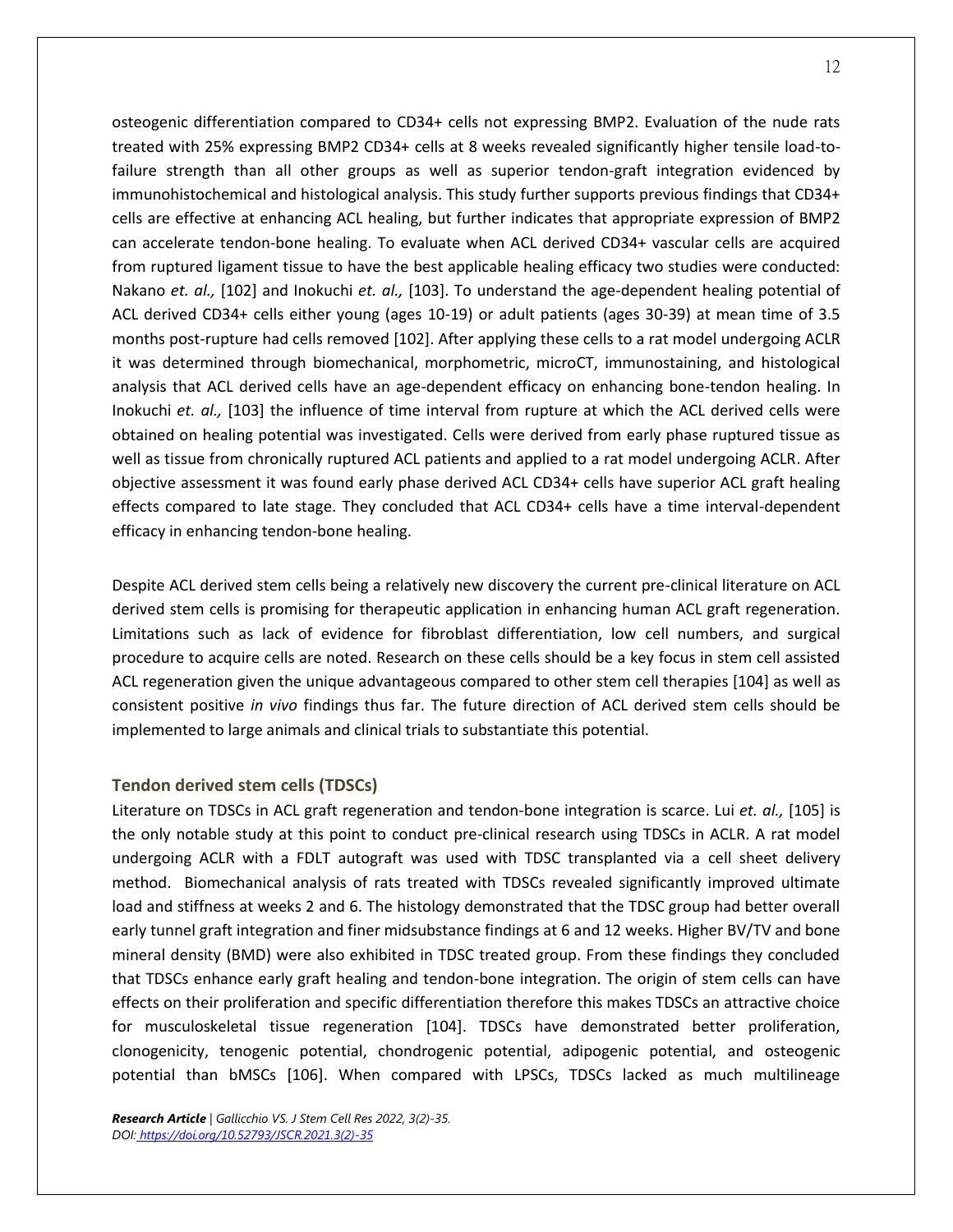differentiation potential and have low cellularity when deriving them [107]. Much more research is necessary for determining the efficacy of TDSCs in ACL regeneration and should be strongly considered given their possible advantageous they present.

## **Muscle derived stem cells (MDSCs)**

Literature on MDSCs in ligament/tendon regeneration is limited and has yet to be extensively evaluated. Sun *et. al.,* [108] demonstrated, i*n vivo,* that by leaving an appropriate amount of muscle tissue on the tendon grafts in ACLR there is more graft healing and incorporation than a tendon only graft. This shows potential for incorporating MDSCs in ACLR. *In vitro* investigation of MDSCs shows that the cells have osteogenic potential and can contribute to greater early ossification than TDSCs [109]. This shows utility and potential for MDSCs in enhancing ACLR. Additional research should be conducted to understand the role and application of these cells in ligament/tendon healing.

#### **Adipose derived stem cells (ADSCs)**

ADSCs have gained attention for wide application in research and clinical approaches due to their abundance and easy accessibility. This is contrary to most stem cells which necessitate invasive surgical approaches, secondary surgery, or cellular expansion to obtain meaningful cultures. ADSCs have been documented to be like bMSCs in multipotency, cellular characteristics, and proliferative efficiency [110,111]. In 2014 autologous ADSCs were first applied *in vivo* to ACL tendon graft regeneration utilizing a large animal model undergoing ACLR with a collagen scaffold [112]. The study had disappointing findings showing that neither peripheral blood MSCs or ADSCs provided a functional improvement at 15 weeks. In Kosaka *et. al.,* [113] ADSCs were transplanted via fibrin glue in a rabbit model undergoing ACLR with a ST graft. Better early biomechanical and bone histological results were observed in rabbits treated with ADSCs which the study concluded delivered ADSCs enhance initial tendon-bone incorporation. Matsumoto *et. al.,* [114] had similar findings indicating improved early biomechanical strength and tendon-bone healing. In their study they also used a rabbit model undergoing ACLR with ST autograft. To transplant the ADSCs they were cultured to form cell sheets and prior to graft insertion into the tibiofemoral joint the sheets were wrapped around the autograft. Ultimate failure load and histological scoring was observed to be statistically better at 2 and 4 weeks while stiffness showed to only be improved at week 2. Micro CT revealed less cross-sectional area in the femoral tunnel at 4 weeks but otherwise had no other significant early findings. Teuschl *et. al.,* [115] investigated macroscopic and histological measures of ADSCs seeded on a silk fiber scaffold used in ACLR on a large animal model. Results demonstrated that the group treated with ADSCs seeded on the scaffold had decreased silk fibers and greater tissue regeneration at 6 months compared to scaffold alone, but no significant differences were noted at 12 months. The study indicates early ACL tissue regeneration may be expedited with ADSCs but yields no long-term enhancement in tissue arrangement. Three years later, Teuschl *et. al.,* [116] revisited this exact model and methodology however with an emphasis on evaluating the osteointegration using microCT and bone histology. The study noted that the bioenhanced scaffold was able to initiate osteointegration but differences in bone tunnels between the ADSC seeded scaffold group and silk-scaffold alone group were minimal at 6 and 12 months. To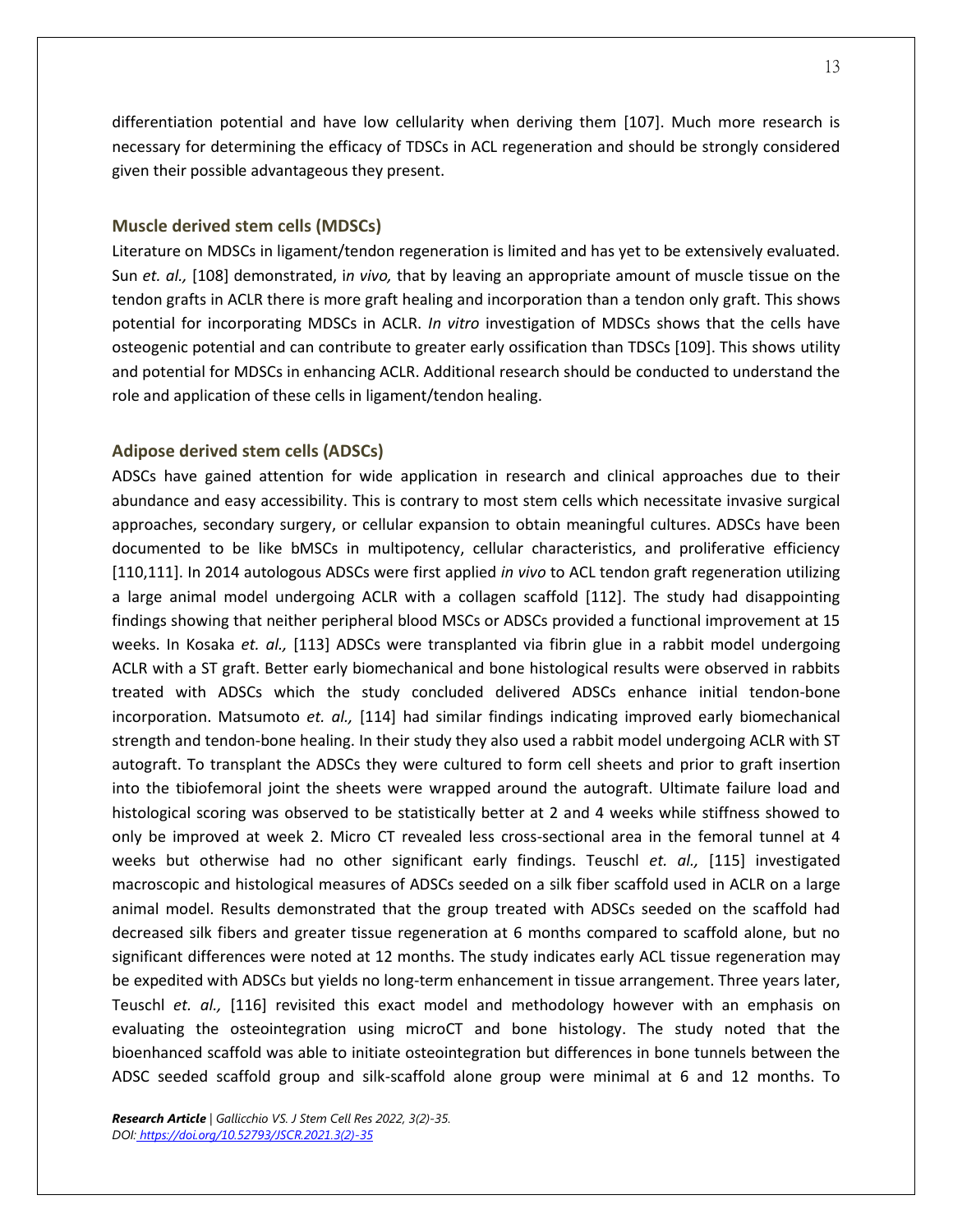investigate the potential of gene therapy in ADSCs in ACL regenerative research a study virally transduced Runx2 into ADSCs to be overexpressed [117]. *In vitro* analysis of the cells showed they had osteoblast differentiation while adipogenic differentiation was inhibited. *In vivo* analysis in a rat model was able to confirm ectopic bone formation as well as demonstrate significantly better bone tunnel ossification, better ultimate load failure up to 12 weeks, and direct attachment appearance at the enthesis by 12 weeks. Kouroupis *et. al.,* [118] conducted a study utilizing human ADSCs (hADSCs) for *in vitro* fabrication of a bioartificial graft and *in vivo* application in an ACLR swine model. A group of hADSCs were cultured in TGF-ß/FGF-2 as well as a separate group of hADSCs in BMP-2/FGF-2. To selectively induce tissue formation the TGF-ß/FGF-2 group was seeded into the center of the biomaterial while the BMP-2/FGF-2 was seeded to the ends of the graft. Analysis of the bioartificial graft *in vivo* revealed triphasic tissue formation at the midsubstance and direct insertion at the enthesis. Overall, the findings concluded that the treated hADSCs cultured with biomaterial to form a bioartificial graft was able create a natural appearing ACL *in vivo.* Parry *et. al.,* [119] has further demonstrated ADSCs are able to be successfully incorporated with biomaterial *in vitro* for possible *in vivo* delivery.

ADSCs are an attractive, practical option for clinical application given their therapeutic potential with small cost associated with acquiring them. Studies thus far have shown both positive and disappointing findings of their use *in vivo.* Given that ADSCs favor an adipogenic pathway of proliferation and differentiation it may limit the extent of their potential in tendon, ligament, and bone tissue regeneration.

## **Clinical use of ADSC**

At this point only one clinical trial exists using ADSCs in ACLR by Alentorn-Geli *et. al.,* [120] in 2019. The study analyzed 20 athletes undergoing ACLR using a BPTB autograft in which 5 mL of ADSC solution was delivered intraoperatively into the graft. The treated patients were compared to a historical cohort of 20 similar patients. Across 12 months the ADSC treated group had no significant difference based on MRI imaging and clinical scoring (VAS, IKDC, Tenger activity scale, Lysholm, and Lequesne) to control cohort. The study concluded that the addition of ADSCs intraoperatively did not enhance or provide any significant overall improvement to ACL healing. Research on ADSCs in ACL graft regeneration is inconsistent with studies reporting no enhancement or no long-term benefit. With the addition of gene therapy and more innovative biomaterials there is promise. Future studies should focus on the implementation of these methods to increase the functionality and potential of ADSCs as they continue to be a practical choice for application.

## **Synovial mesenchymal stem cells (SMSCs)**

With the recent discovery of SMSCs they have gained increasing attention for musculoskeletal regeneration. They have shown to have multilineage differentiation capabilities such a chondrogenesis, adipogenesis, myogenesis, and osteogenesis [121,122]. Specifically, they have shown superior chondrogenic differentiation compared to cells derived from other tissues as well as higher proliferation rates in human serum than bMSCs [121-123]. Thus far, no studies have been conducted to specifically assess SMSCs in ACL regeneration. SMSCs have been evaluated in tendon-bone healing by Ju *et. al.,*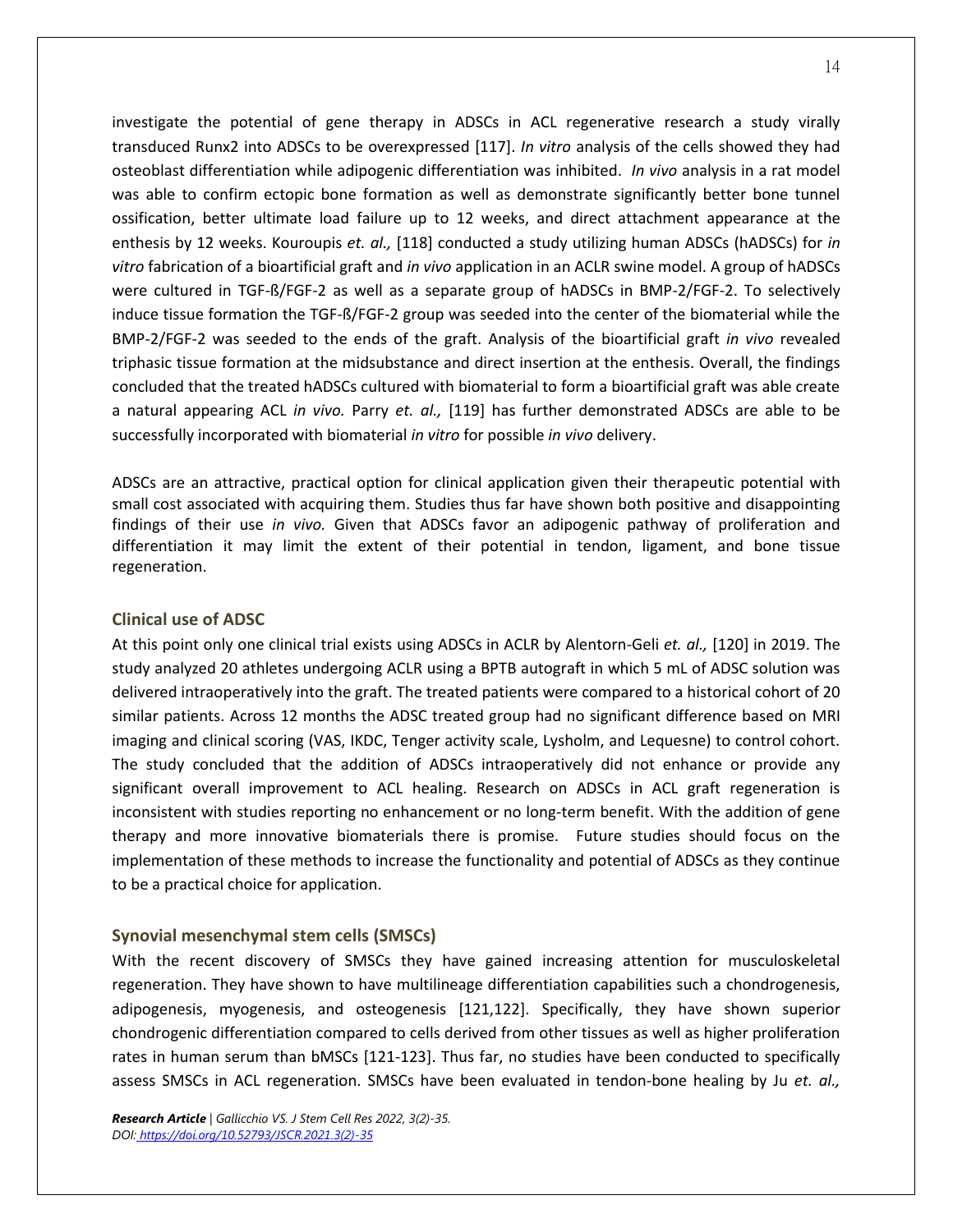[124]. In their study they utilized a rat model that had an autologous Achilles tendon surgically placed in tibial bone tunnel with SMSCs injected into tunnel intraoperatively. The study found that at 1 and 2 weeks the treated group had a significantly better tendon-bone interface histology while at 4 weeks there were no observable differences. The study indicated that SMCs are effective in enhancing early tendon-bone healing. Going forward SMSCs should be implemented in an ACLR model i*n vivo* to directly understand the efficacy or limitations they may have in ACL tissue regeneration.

#### **Periosteum derived cells (PDCs)**

The periosteum plays a key role fracture repair and in the musculoskeletal system as all tendons, ligaments, and muscle attach to it therefore cells derived from this layer of bone have become an attractive choice to enhance tendon-bone healing. It has been demonstrated that the periosteum contains cells with mesenchymal multipotency regardless of donor-age and higher proliferation than bMSCs [125,126]. Specifically, PDCs have shown superior osteogenic differentiation and calcification potential when compared to other stem cell derivatives [122,127]. PDCs have shown the ability to enhance tendon-bone incorporation *in vivo* with superior biomechanical strength and more natural enthesis histology [128,129]. PDCs were first applied clinically in 2004 to 62 patients undergoing ACLR using an autologous double loop ST and gracilis tendon graft who were then followed 2 years postoperatively [130]. In the study the experimental group had their grafts wrapped with uncultured periosteum taken from the proximal tibia around both ends. At final assessment data showed that that 79% of patients were able to return strenuous activity, 86% had full extension, a 94 median Lysholm knee score, and 92% reported normal knee function. Overall clinical assessment showed significant improvement from preoperative stage to postoperative stage with 81% assessed as normal with IKDC criteria. Chen *et. al.,* [131], using the same methods again, analyzed 368 patients with at least 2 years follow up and were able to obtain similar findings. After conducting both studies [130,131] they indicated that periosteum treated grafts had satisfactory outcomes and may minimize bone tunnel enlargement. Both clinical trials are limited as they lacked a control, had small groups, and were not randomized. PDCs demonstrate clinical potential and are practical for application given that they can be easily derived during primary surgery. In the future isolated and cultured PDCs should be applied to an animal model specifically undergoing ACLR with graft as it has not yet been examined. Clinical research should focus on larger, randomized, and controlled methods to evaluate therapeutic efficacy.

#### **Human umbilical cord blood-derived mesenchymal stem cells (hUCB-MSCs)**

hUCB-MSCs are popular across stem cell research as they are already widely used in regenerative medicine. hUCM-MSCs are both ethically and non-invasively acquired and can be cryopreserved for later use [132]. Studies have demonstrated that hUCM-MSCs have low immunogenicity, multilineage differentiation potential, high proliferation, and superior collagen production [133-136]. This makes hUCM-MSCs an attractive candidate in ACL regenerative therapy. The literature on hUCM-MSCs in ACL regeneration is small. The first study to investigate the *in vivo* use of hUCM-MSCs was by Jang *et. al.,* [137]. They utilized a rabbit model undergoing ACLR with a HST graft in which hUCM-MSCs were transplanted via fibrin glue into graft-tunnel interface. Histological assessment and tunnel scores at 4, 8,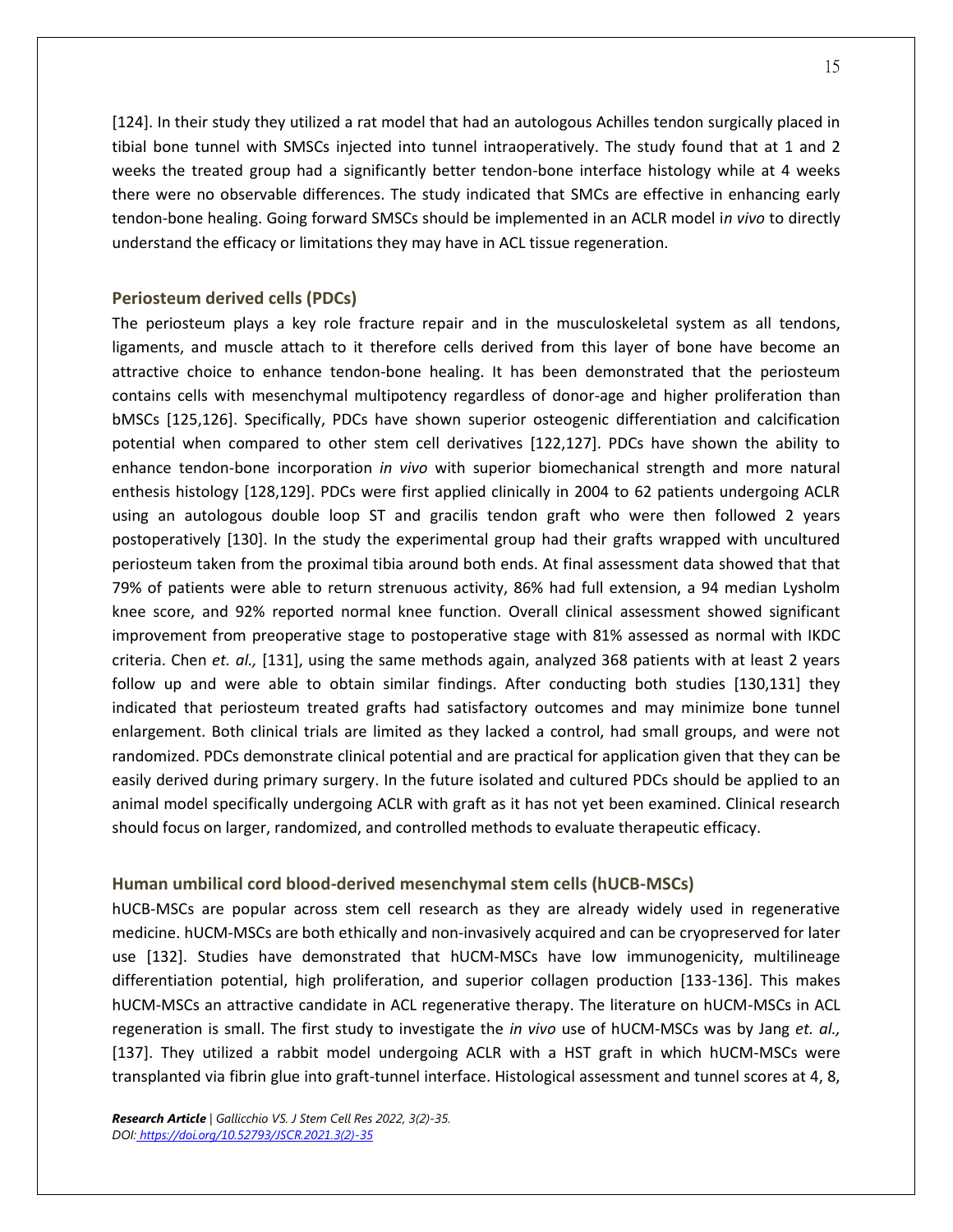and 12 weeks showed superior results in the treated group with entheses at the 12 weeks resembling that of a native ACL which was not seen in control. MicroCT revealed smaller tunnel areas at later stages compared to control group, however tunnel size changes were not significant with time. It was concluded allogenic hUCM-MSCs can be applied without immune rejection and can enhance ACL healing. Later in 2018, hUCM-MSCs were applied via seeding on a three-dimensional scaffold sleeve and had similar findings [138]. Histological analysis of the treated group showed a more distinct, natural transition at the tendon-graft interface while immunohistochemical staining indicated substantially more type II collagen at all weeks in the treated group. At 12 weeks the microCT showed smaller areas for both the femoral and tibial tunnel. The study also concluded that hUCM-MSCs can improve ACL healing and osteointegration. Going forward pre-clinical studies with hUCM-MSCs should assess biomechanical strength as well as further combine the cells with other biological-enhancing factors to further promote regenerative properties of hUCM-MSCs.

#### **Clinical use of hUCB-MSCs**

Only recently in 2021 were hUCM-MSCs first applied clinically to ACL regeneration by Moon *et. al.,* [139]. The study was double-blind and randomized looking at 30 patients in a positive control, negative control, and experimental group with minimal 2-year follow-up. The experimental group received intraoperative injection of allogenic hUCM-MSCs with HA into the graft-bone interface. The treated group showed no significant difference in tunnel volume measurements at 12 months, clinical parameters at 2 years, and second-look arthroscopy. The researchers concluded that while allogenic hUCM-MSCs caused no immune reaction they provided no advantage in clinical outcome or tunnel enlargement. This study may have been limited by the small sample size. While clinical use of hUCM-MSCs have disappointing findings thus far research should be conducted with a larger sample size and combine their use with other bio-enhancing factors.

## **ESCs & induced pluripotent stem cells (iPSCs)**

ESCs are pluripotent cells that can differentiate to any non-extraembryonic cell lineage; however, use of these cells is severely limited in the clinical setting due their ethical and legal dilemma they present. To bypass this ethical dilemma iPSCs are used. iPSCs are cells derived from somatic cells that are induced *in vitro* to a pluripotent state like that of an ESC [140]. Given the diverse range of tissues that iPSCs can form and modern bioprinting techniques it makes them attractive for application in tissue regenerative therapies. In the previously mentioned study by Kouroupis *et. al.,* [118] hiPSCs were also seeded on bioartificial grafts and applied to a swine model. The study's findings showed that the group treated with hiPSCs had both morphological and biochemical characteristics that are exhibited by the native ACL. The study concluded that the hiPSCs can enhance ACL healing and possibly prevent secondary pathology like PTOA when compared to the control. Research using iPSCs in ACL regeneration is promising but is small. Going forward more *in vivo* studies with larger samples and different methods should be conducted using iPSCs to further understand the positive and negative effects they have in ACL regeneration.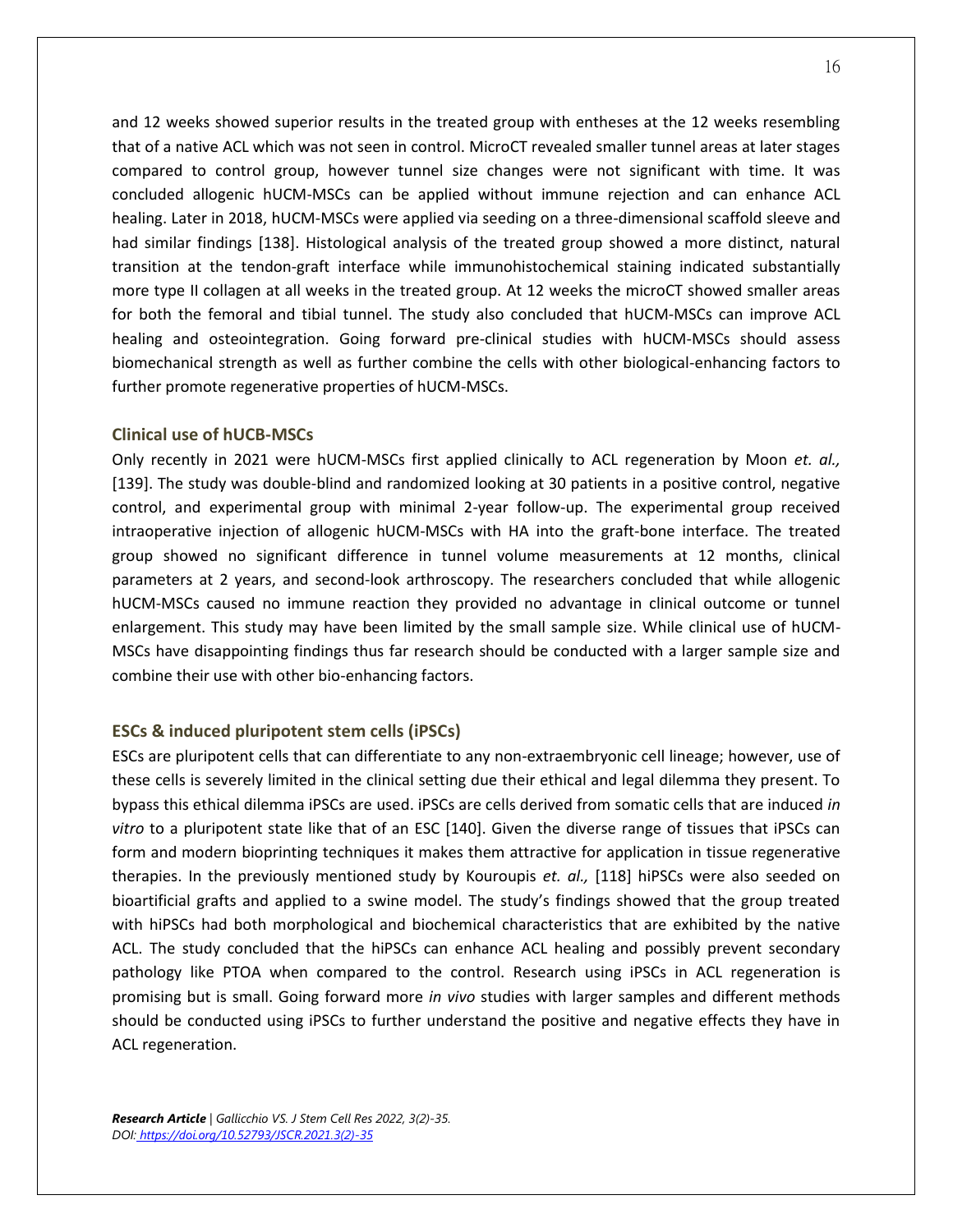#### **Other cells and methods**

Transplantation of bone marrow mononuclear cells (BMMNCs) have gained attention for tissue regeneration as they can be isolated from bone marrow in a short amount of time and do not require expansion unlike other stem cells. BMMNCs is an umbrella term that encompasses a wide variety of cells as it contains all the cells in the bone marrow that are mononucleated. BMMNCs have been used to treat various diseases including tissue ischemia with the intention of tissue regeneration [141-143]. Recently, BMMNCs were used in a rabbit model undergoing ACLR with a decellularized HST allograft in which cells were injected into the knee joint [144]. The study compared BMMNCs to a bMSC group and control group finding that BMMNCs caused an early immune reaction with relatively limited benefits to ACL healing. Although, the study indicated that the BMMNCs had comparable effects to bMSCs. Given the easy, low-cost clinical application of these cells further research should be explored to understand their success in ligament tissue regeneration.

Another method that has shown success in promoting tendon-bone healing are exosomes or extracellular vesicles (EVs). EVs are important for MSCs biogenesis and modulate/signal tissue regeneration in MSCs [145,146]. Two recent *in vivo* studies were conducted and demonstrated that bMSC derived EVs were able to promote tendon-bone healing and modulate cell action [147,148]. While EVs have not yet been utilized in an ACL model their use is promising and should be applied to ACL regeneration in future studies.

## **Conclusion**

ACLR using a tendon graft is currently the gold standard solution for ACL rupture, however multiple problems present after ACLR. Stems cells offer a way to possibly bridge this gap by creating a more native ACL and reducing secondary pathology associated with ACLR like PTOA, contralateral rupture, and graft failure [35,40]. Almost all stem cells that were evaluated above were effective in enhancing ACL regeneration or improving tendon-bone healing to a certain degree. Introducing these stem cells in combination with gene therapy, bioengineered products, and stimulating factors further increase the functionality of these stem cells to regenerate native-like ACL tissue. Novel, innovative techniques of transplantation like cell sheets and bioengineered scaffolds ensure cell survival and increase proliferation compared to simple injection. Most of the current research regarding stem cells on enhancing ACL regeneration is on animal models and has shown great clinical prospect. Currently, of the few clinical trials most have failed to demonstrate the same substantial effects witnessed *in vivo* with studies just recently beginning to show somewhat similar positive effects. This lack of strong clinical evidence thus far is likely due to the relative infancy of the field of stem cell therapies as a whole and the small number of cell lineages and methods that have been applied clinically at this point. Notable limitations must be recognized and further understood such as clinical safety, immunogenicity, oncogenicity, invasiveness, surgical cost, and culture expansion. MSCs derived from ligament and tendon tissue have yet to be applied clinically to ACL regeneration but are very promising for future use. Very few studies exist comparing the different cell lineages and methods in enhancing ACL graft healing *in vivo* and should be a goal to conduct in the time ahead. Studies going forward must also address the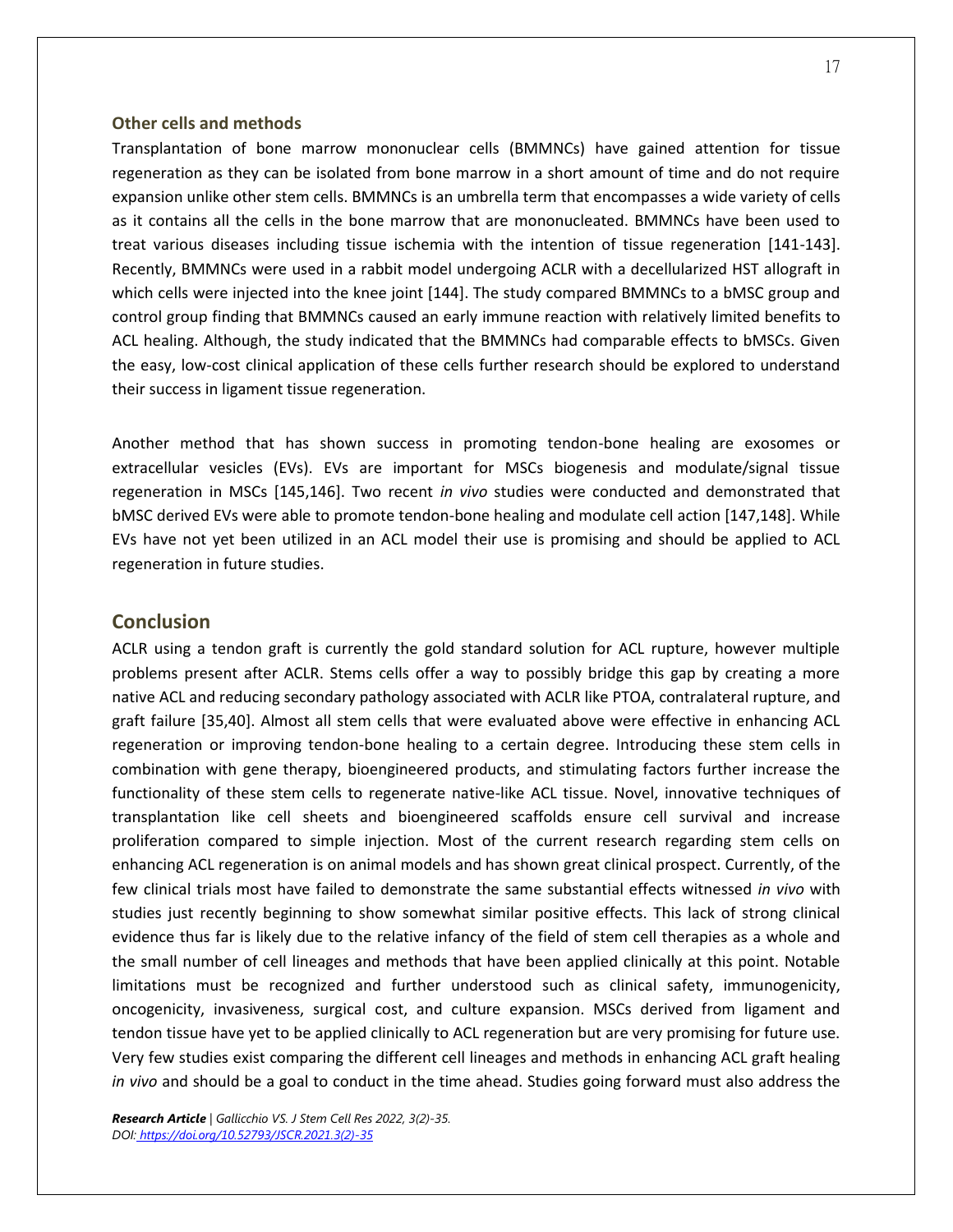mechanism by which these cells enhance ACL healing as well as focus on conducting more clinical studies with the other cell lineages and techniques that have been conducted *in vivo.*

## **Acknowledgement**

I would like to thank Dr. Vincent S. Gallicchio for enabling and helping me to conduct this scientific literature review.

## **References**

- 1. Cone SG, Howe D, Fisher MB. (2016) Size and Shape of the Human Anterior Cruciate Ligament and the Impact of Sex and Skeletal Growth: A Systematic Review. JBJS Rev. 7(6):e8.
- 2. Duthon VB, Barea C, Abrassart S, Fasel JH, Fritschy D, et al. (2006) Anatomy of the anterior cruciate ligament. Knee Surg Sports Traumatol Arthrosc. 14(3):204-13.
- 3. Sanders TL, Maradit KH, Bryan AJ, Larson RD, dahm LD, et al. (2016) Incidence of Anterior Cruciate Ligament Tears and Reconstruction: A 21-Year Population-Based Study. Am J Sports Med. 44(6):1502-07.
- 4. Nordenvall R, Bahmanyar S, Adami J, Stenros C, Wredmark T, et al. (2012) A population-based nationwide study of cruciate ligament injury in Sweden, 2001-2009: incidence, treatment, and sex differences. Am J Sports Med. 40(8):1808-13.
- 5. Nielsen AB, Yde J. (1991) Epidemiology of acute knee injuries: a prospective hospital investigation. J Trauma. 31(12):1644-48.
- 6. Bollen S. (2000) Epidemiology of knee injuries: diagnosis and triage. Br J Sports Med. 34(3):227-28.
- 7. Granan L, Forssblad M, Lind M, Engebretsen L.(2009) The Scandinavian ACL registries 2004-2007: baseline epidemiology. Acta orthopaedica. 80(5):563-67.
- 8. Janssen KW, Orchard JW, Driscoll TR, van Mechelen W. (2012) High incidence and costs for anterior cruciate ligament reconstructions performed in Australia from 2003-2004 to 2007-2008: time for an anterior cruciate ligament register by Scandinavian model?. Scand J Med Sci Sports. 22(4):495-01.
- 9. Gianotti SM, Marshall SW, Hume PA, Bunt L. (2009) Incidence of anterior cruciate ligament injury and other knee ligament injuries: a national population-based study. J Sci Med Sport.12(6):622-27.
- 10. Boden BP, Dean GS, Feagin JA Jr, Garrett WE Jr. (2000) Mechanisms of anterior cruciate ligament injury. Orthopedics. 23(6):573-78.
- 11. McNair PJ, Marshall RN, Matheson JA. (1990) Important features associated with acute anterior cruciate ligament injury. N Z Med J. 103(901):537-39.
- 12. www.cdc.gov/nchs/data/series/sr\_13/sr13\_140.pdf.
- 13. Mistry H, Metcalfe A, Colquitt J, Loveman E, Royle P, et al. (2019) Autograft or allograft for reconstruction of anterior cruciate ligament: a health economics perspective. Knee Surg Sports Traumatol Arthrosc. 27(6):1782-90.
- 14. Kane PW, Wascher J, Dodson CC, Hammoud S, Cohen SB,et al. (2016) Anterior cruciate ligament reconstruction with bone-patellar tendon-bone autograft versus allograft in skeletally mature patients aged 25 years or younger. Knee Surg Sports Traumatol Arthrosc. 24(11):3627-33.
- 15. Kraeutler MJ, Bravman JT, McCarty EC. (2013) Bone–Patellar Tendon–Bone Autograft Versus Allograft in Outcomes of Anterior Cruciate Ligament Reconstruction: A Meta-analysis of 5182 Patients. Am J Sports Med. 41(10):2439-48.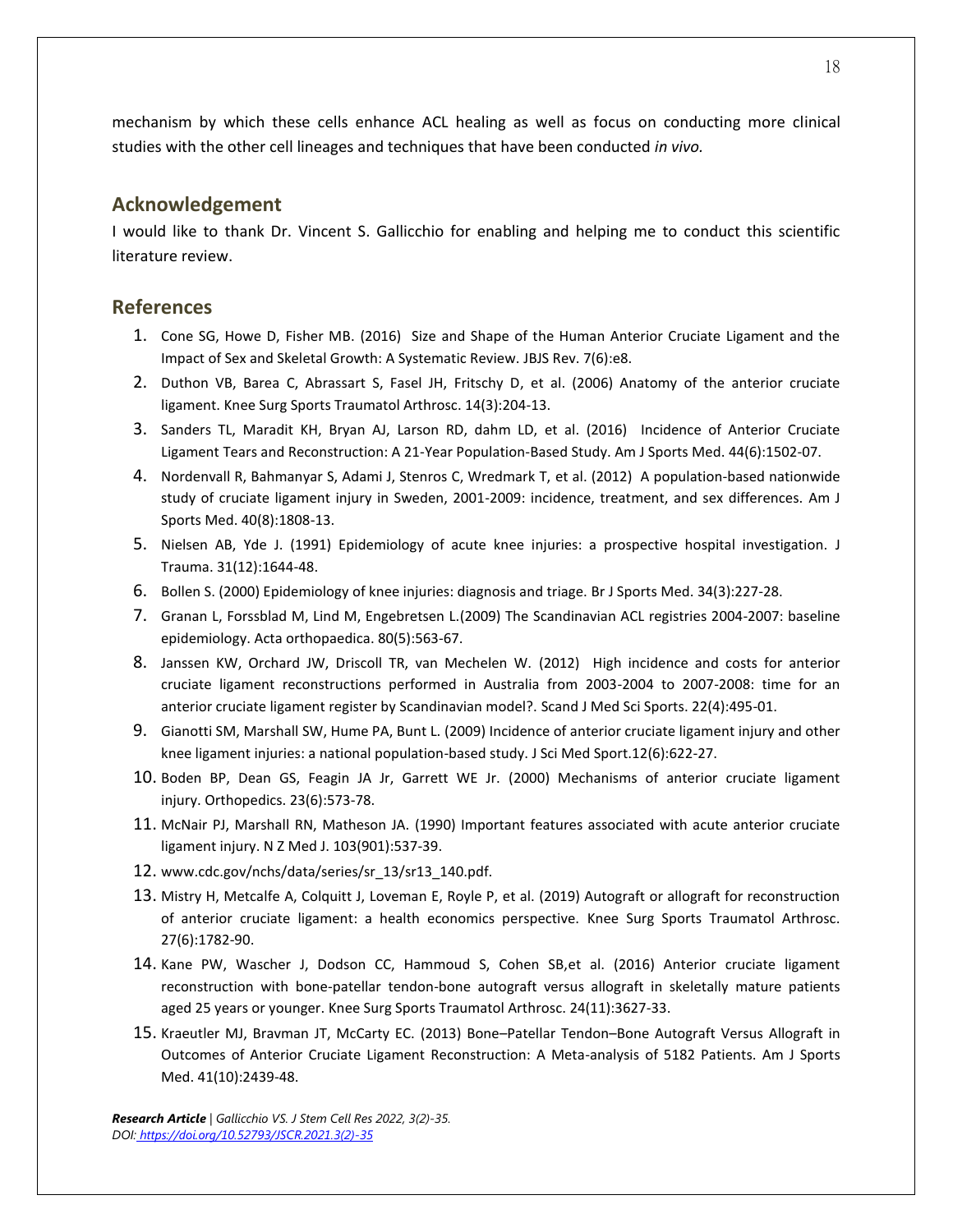- 16. Atanda A, O'Brien DF, Kraeutler MJ, Flato RR, et al. (2015) Anterior Cruciate Ligament Reconstruction with Bone-Patellar Tendon-Bone Autograft Versus Allograft in Young Patients. Orthopaedic Journal of Sports Medicine. 3(1).
- 17. Bottoni CR, Smith EL, Shaha J, Shaha SJ, Raybin GS, et al. (2015) Autograft Versus Allograft Anterior Cruciate Ligament Reconstruction: A Prospective, Randomized Clinical Study With a Minimum 10-Year Follow-up. Am J Sports Med. 43(10):2501-09.
- 18. Kaeding CC, Aros B, Pedroza A, Pifel E, Amendola A, et al. (2011) Allograft Versus Autograft Anterior Cruciate Ligament Reconstruction: Predictors of Failure From a MOON Prospective Longitudinal Cohort. Sports Health. 3(1):73-81.
- 19. Engelman GH, Carry PM, Hitt KG, Polousky JD, Vidal AF. (2014) Comparison of Allograft Versus Autograft Anterior Cruciate Ligament Reconstruction Graft Survival in an Active Adolescent Cohort. Am J Sports Med. 42(10):2311-18.
- 20. Samuelsen BT, Webster KE, Johnson NR, Hewett TE, Krych AJ. (2017) Hamstring Autograft versus Patellar Tendon Autograft for ACL Reconstruction: Is There a Difference in Graft Failure Rate? A Meta-analysis of 47,613 Patients. Clin Orthop Relat Res. 475(10):2459-68.
- 21. Lidén M, Ejerhed L, Sernert N, Laxdal G, Kartus J. (2007) Patellar tendon or semitendinosus tendon autografts for anterior cruciate ligament reconstruction: a prospective, randomized study with a 7-Year follow-up. Am J Sports Med. 35(5):740-48.
- 22. Magnussen RA, Carey JL, Spindler KP. (2011) Does autograft choice determine intermediate-term outcome of ACL reconstruction?. Knee Surg Sports Traumatol Arthrosc. 19(3):462-72.
- 23. Lai CCH, Ardern CL, Feller JA, Webster KE. (2018) Eighty-three per cent of elite athletes return to preinjury sport after anterior cruciate ligament reconstruction: a systematic review with meta-analysis of return to sport rates, graft rupture rates and performance outcomes. Br J Sports Med. 52(2):128-38.
- 24. Glogovac G, Schumaier AP, Grawe BM. (2019) Return to Sport Following Revision Anterior Cruciate Ligament Reconstruction in Athletes: A Systematic Review. Arthroscopy. 35(7):2222-30.
- 25. Samitier G, Marcano AI, Alentorn-Geli E, Cugat R, Farmer KW, et al. (2015) Failure of Anterior Cruciate Ligament Reconstruction. Arch Bone Jt Surg. 3(4):220-40.
- 26. Nwachukwu BU, Voleti PB, Berkanish P, Chang B, Cohn MR, et al. (2017) Return to Play and Patient Satisfaction After ACL Reconstruction: Study with Minimum 2-Year Follow-up. J Bone Joint Surg Am. 99(9):720-25.
- 27. Schmale GA, Kweon C, Larson RV, Bompadre V. (2014) High satisfaction yet decreased activity 4 years after transphyseal ACL reconstruction. Clin Orthop Relat Res. 472(7):2168-74.
- 28. Lindanger L, Strand T, Mølster AO, Solheim E, Inderhaug E. (2019) Return to Play and Long-term Participation in Pivoting Sports After Anterior Cruciate Ligament Reconstruction. Am J Sports Med. 47(14):3339-46.
- 29. Benjamin M, Toumi H, Ralphs JR, Bydder G, Best TM,et al. (2006) Where tendons and ligaments meet bone: attachment sites ('entheses') in relation to exercise and/or mechanical load. J Anat. 208(4):471-90.
- 30. Yang G, Rothrauff BB, Tuan RS. (2013) Tendon and ligament regeneration and repair: clinical relevance and developmental paradigm. Birth Defects Res C Embryo Today. 99(3):203-22.
- 31. Hoshino Y, Fu FH, Irrgang JJ, Tashman S. (2013) Can joint contact dynamics be restored by anterior cruciate ligament reconstruction. Clin Orthop Relat Res. 471(9):2924-31.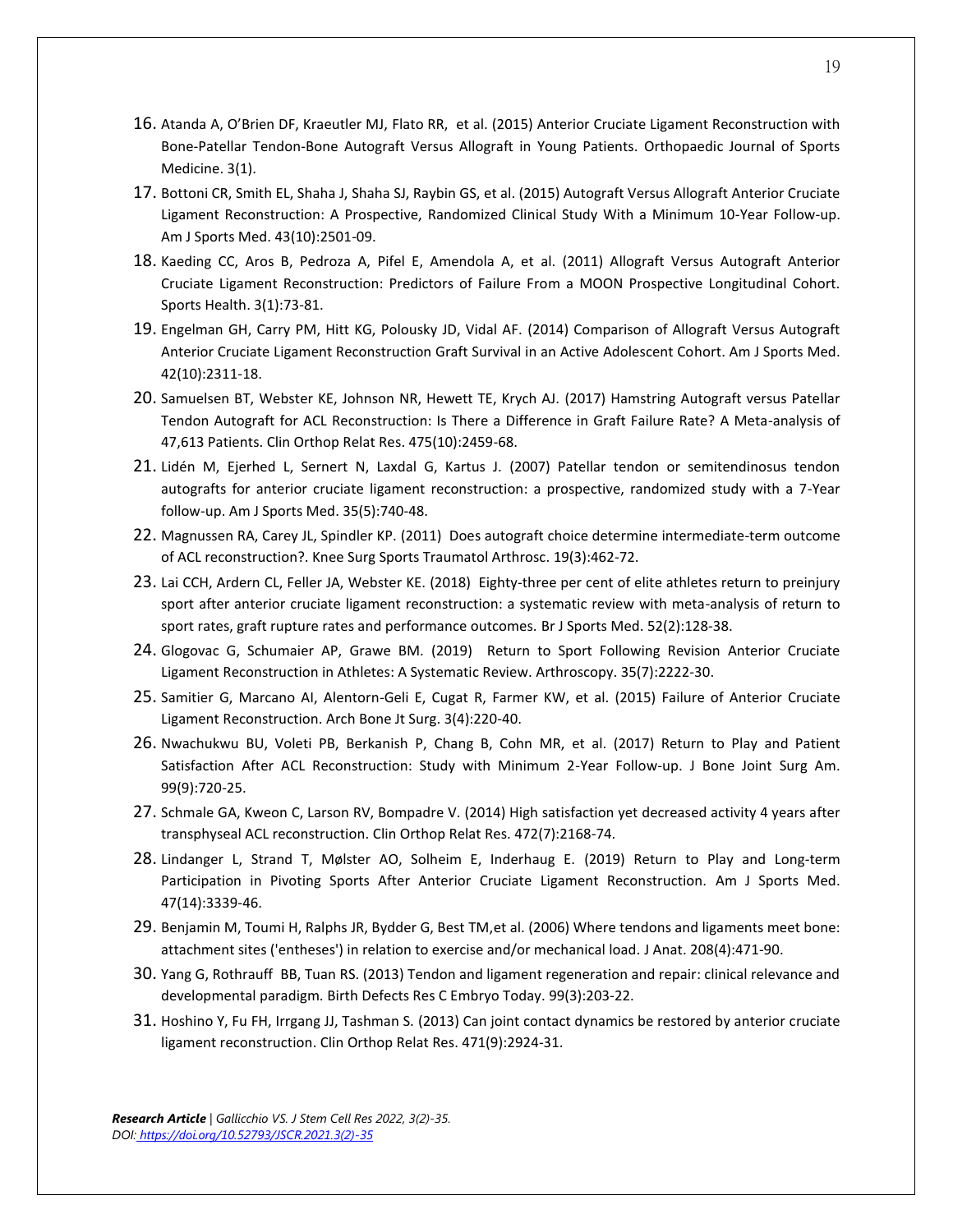- 32. Zaid M, Lansdown D, Su F, Pedoia V, Tufts L, et al. (2015) Abnormal tibial position is correlated to early degenerative changes one year following ACL reconstruction. J Orthop Res. 33(7):1079-86.
- 33. Andriacchi TP, Dyrby CO. (2005) Interactions between kinematics and loading during walking for the normal and ACL deficient knee. J Biomech. 38(2):293-98.
- 34. Carbone A, Rodeo S. (2017) Review of current understanding of post-traumatic osteoarthritis resulting from sports injuries. J Orthop Res. 35(3):397-5.
- 35. Paterno MV, Rauh MJ, Schmitt LC, Ford KR, Hewett TE. (2012) Incidence of contralateral and ipsilateral anterior cruciate ligament (ACL) injury after primary ACL reconstruction and return to sport. Clin J Sport Med. 22(2):116-21.
- 36. Paterno MV, Rauh MJ, Schmitt LC, Ford KR, Hewett TE. Incidence of Second ACL Injuries 2 Years After Primary ACL Reconstruction and Return to Sport. Am J Sports Med. 42(7):1567-73.
- 37. Wright RW, Magnussen RA, Dunn WR, Spindler KP. (2011) Ipsilateral graft and contralateral ACL rupture at five years or more following ACL reconstruction: a systematic review. J Bone Joint Surg Am. 93(12):1159- 65.
- 38. DeFroda SF, Karamchedu NP, Owens BD, Bokshan SL, Sullivan K, et al. (2018) Tibial tunnel widening following anterior cruciate ligament reconstruction: A retrospective seven-year study evaluating the effects of initial graft tensioning and graft selection. Knee. 25(6):1107-14.
- 39. Zhang Q, Hao G, Gu M, Cao X. (2017) Tibial tunnel enlargement and joint instability after anterior cruciate ligament reconstruction. A prospective comparison between autograft and allograft. Acta Cir Bras. 32(12):1064-74.
- 40. Øiestad BE, Engebretsen L, Storheim K, Risberg MA. (2009) Knee osteoarthritis after anterior cruciate ligament injury: a systematic review. Am J Sports Med. 37(7):1434-43.
- 41. Webster KE, McPherson AL, Hewett TE, Feller JA. (2019) Factors Associated With a Return to Preinjury Level of Sport Performance After Anterior Cruciate Ligament Reconstruction Surgery. Am J Sports Med. 47(11):2557-62.
- 42. Ardern CL, Webster KE, Taylor NF, Feller JA. (2011) Return to sport following anterior cruciate ligament reconstruction surgery: a systematic review and meta-analysis of the state of play. Br J Sports Med. 45(7):596-606.
- 43. Ardern CL, Taylor NF, Feller JA, Whitehead TS, Webster KE. (2015) Sports participation 2 years after anterior cruciate ligament reconstruction in athletes who had not returned to sport at 1 year: a prospective follow-up of physical function and psychological factors in 122 athletes. Am J Sports Med. 43(4):848-56.
- 44. Ardern CL, Taylor NF, Feller JA, Webster KE. (2012) Return-to-sport outcomes at 2 to 7 years after anterior cruciate ligament reconstruction surgery. Am J Sports Med. 40(1):41-48.
- 45. Cavanaugh JT, Powers M. (2017) ACL Rehabilitation Progression: Where Are We Now?. Curr Rev Musculoskelet Med. 10(3):289-96.
- 46. Pittenger MF, Mackay AM, Beck SC, Jaiswal AK, Mosca JD, et al. (1999) Multilineage potential of adult human mesenchymal stem cells. Science. 1999;284(5411):143-47.
- 47. Lim JK, Hui J, Li L, Thambyah A, Goh J, et al. (2004) Enhancement of tendon graft osteointegration using mesenchymal stem cells in a rabbit model of anterior cruciate ligament reconstruction. Arthroscopy. 20(9):899-10.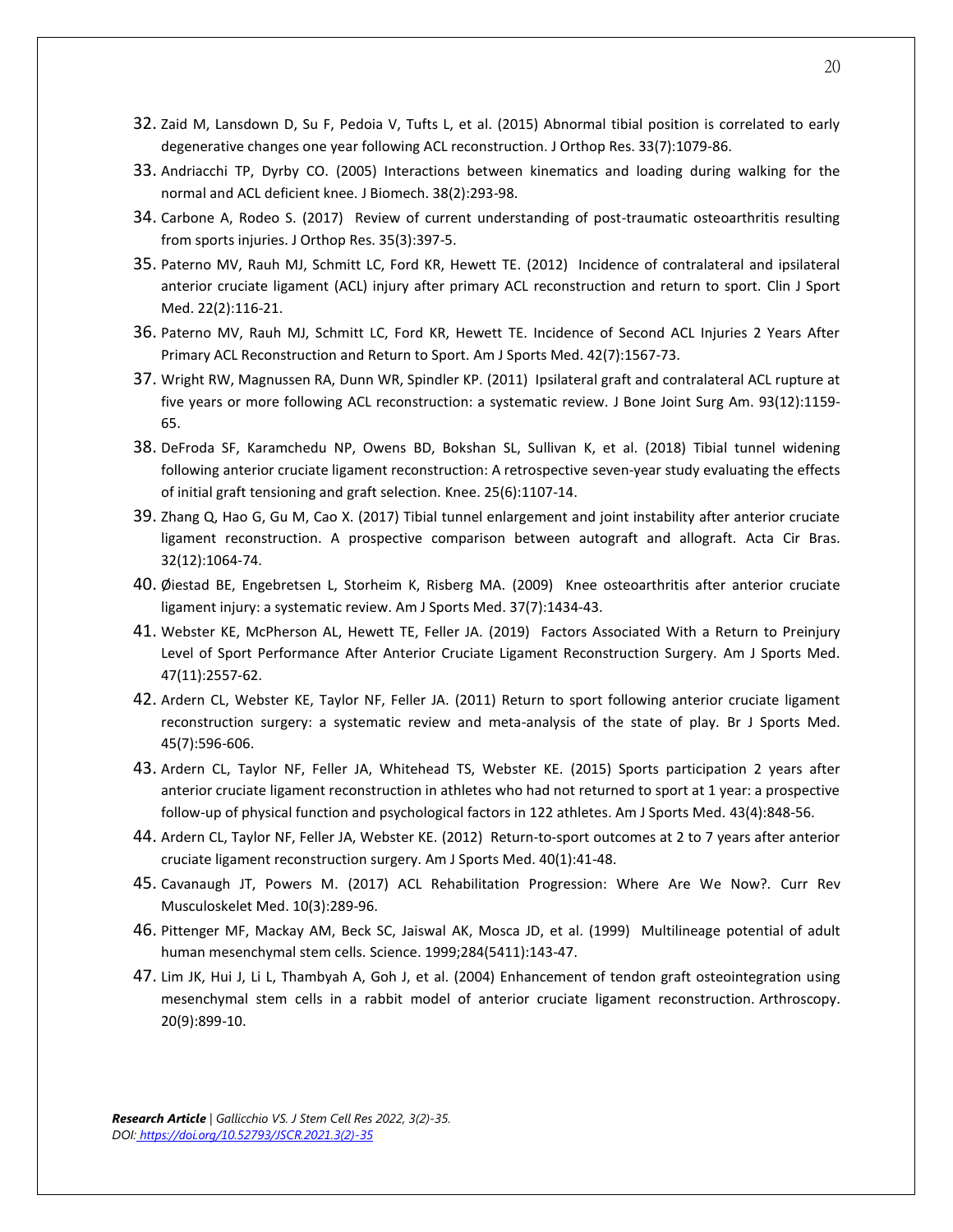- 48. Soon MY, Hassan A, Hui JH, Goh JC, Lee EH. (2007) An analysis of soft tissue allograft anterior cruciate ligament reconstruction in a rabbit model: a short-term study of the use of mesenchymal stem cells to enhance tendon osteointegration. Am J Sports Med. 35(6):962-71.
- 49. Ouyang HW, Goh JC, Lee EH. (2004) Use of bone marrow stromal cells for tendon graft-to-bone healing: histological and immunohistochemical studies in a rabbit model. Am J Sports Med. 32(2):321-27.
- 50. Kida Y, Morihara T, Matsuda K,Kajikawa Y, Tachiri H, et al. (2013) Bone marrow-derived cells from the footprint infiltrate into the repaired rotator cuff. J Shoulder Elbow Surg. 22(2):197-05.
- 51. Lu J, Chamberlain CS, Ji ML, Saether EE, Leiferman ME, et al. (2019) Tendon-to-Bone Healing in a Rat Extraarticular Bone Tunnel Model: A Comparison of Fresh Autologous Bone Marrow and Bone Marrow-Derived Mesenchymal Stem Cells. Am J Sports Med. 47(11):2729-36.
- 52. Babb JR, Ahn JI, Azar FM, Canale ST, Beaty JH. (2008) Transphyseal anterior cruciate ligament reconstruction using mesenchymal stem cells. Am J Sports Med. 36(6):1164-70.
- 53. Chen C, Whu SW, Chang C, Su C. (2011) Gene and protein expressions of bone marrow mesenchymal stem cells in a bone tunnel for tendon-bone healing. Formos j musculoskeletal disorders. 2(3):85-93.
- 54. Oe K, Kushida T, Okamoto N, Umeda M, Nakamura T, et al. (2011) New strategies for anterior cruciate ligament partial rupture using bone marrow transplantation in rats. Stem Cells Dev. 20(4):671-79.
- 55. Kanaya A, Deie M, Adachi N, Nishimori M, Yanada S, et al. (2007) Intra-articular injection of mesenchymal stromal cells in partially torn anterior cruciate ligaments in a rat model. Arthroscopy. 23(6):610-17.
- 56. Lu W, Xu J, Dong S, Xie G, Yang S, et al. (2019) Anterior Cruciate Ligament Reconstruction in a Rabbit Model Using a Decellularized Allogenic Semitendinous Tendon Combined with Autologous Bone Marrow-Derived Mesenchymal Stem Cells. Stem Cells Transl Med. 8(9):971-82.
- 57. Hur CI, Ahn HW, Seon JK, Song EK, Kim GE. (2019) Mesenchymal Stem Cells Decrease Tunnel Widening of Anterior Cruciate Ligament Reconstruction in Rabbit Model. Int J Stem Cells. 12(1):162-69.
- 58. Kanazawa T, Soejima T, Noguchi K, Tabuchi K, Noyama M, et al. (2014) Tendon-to-bone healing using autologous bone marrow-derived mesenchymal stem cells in ACL reconstruction without a tibial bone tunnel-A histological study-. Muscles Ligaments Tendons J. 4(2):201-06.
- 59. Jopling C, Boue S, Izpisua Belmonte JC. (2011) Dedifferentiation, transdifferentiation and reprogramming: three routes to regeneration. Nat Rev Mol Cell Biol. 12(2):79-89.
- 60. Rui Y, Xu L, Chen R, Zhang T, Lin S, et al. (2015) Epigenetic memory gained by priming with osteogenic induction medium improves osteogenesis and other properties of mesenchymal stem cells. Sci Rep. 5:11056.
- 61. Tie K, Cai J, Qin J, Xiao H, Shangguan Y, et al. (2021) Nanog/NFATc1/Osterix signaling pathway-mediated promotion of bone formation at the tendon-bone interface after ACL reconstruction with De-BMSCs transplantation. Stem Cell Res Ther. 12(1):576.
- 62. Tie K, Cai J, Shi H, Li X, Shangguan Y,et al. (2022) Autologous Dedifferentiated Osteogenic Bone Marrow Mesenchymal Stem Cells Promote Bone Formation in a Rabbit Model of Anterior Cruciate Ligament Reconstruction versus BMSCs. Arthroscopy. S0749-8063(22)00024-X. doi
- 63. Han L, Hu YG, Jin B, Xu SC, Zheng X,et al. (2019) Sustained BMP-2 release and platelet rich fibrin synergistically promote tendon-bone healing after anterior cruciate ligament reconstruction in rat. Eur Rev Med Pharmacol Sci. 23(20):8705-12.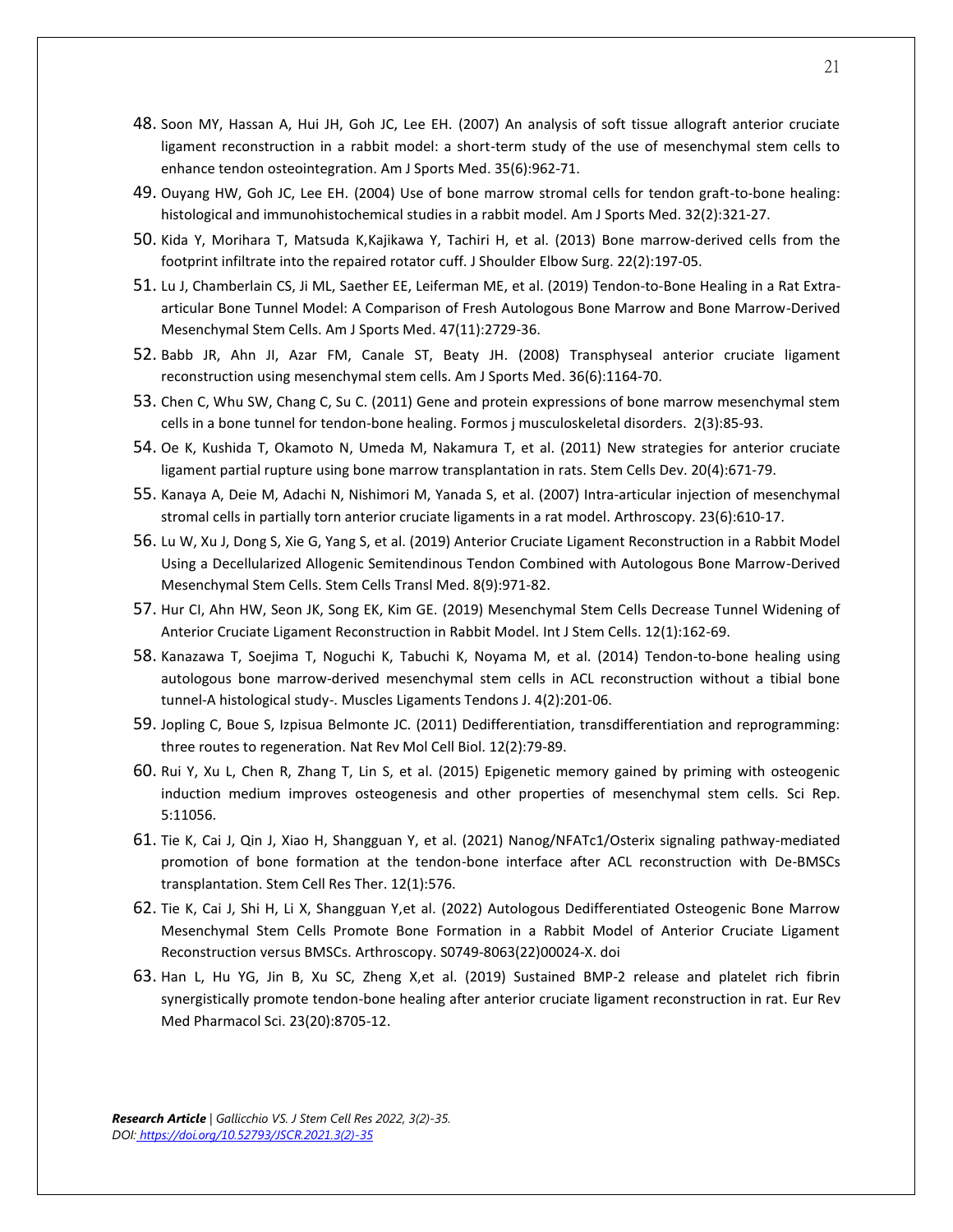- 64. Kobayashi D, Kurosaka M, Yoshiya S, Mizuno K. (1997) Effect of basic fibroblast growth factor on the healing of defects in the canine anterior cruciate ligament. Knee Surg Sports Traumatol Arthrosc. 5(3):189- 94.
- 65. Letson AK, Dahners LE. (1994) The effect of combinations of growth factors on ligament healing. Clin Orthop Relat Res. 308:207-12.
- 66. Radice F, Yánez R, Gutiérrez V, Rosales J, Pinedo M,et al. (2010) Comparison of magnetic resonance imaging findings in anterior cruciate ligament grafts with and without autologous platelet-derived growth factors. Arthroscopy.26(1):50-7.
- 67. Teng C, Zhou C, Xu D, Bi F. (2016) Combination of platelet-rich plasma and bone marrow mesenchymal stem cells enhances tendon-bone healing in a rabbit model of anterior cruciate ligament reconstruction. J Orthop Surg Res. 11(1):96
- 68. Hexter AT, Sanghani-Kerai A, Heidari N, Kalaskar DM, Boyd A, et al. (2021) Mesenchymal stromal cells and platelet-rich plasma promote tendon allograft healing in ovine anterior cruciate ligament reconstruction. Knee Surg Sports Traumatol Arthrosc. 29(11):3678-88.
- 69. Zhu T, Zhou J, Hwang J, Xu X. (2022) Effects of Platelet-Rich Plasma on Clinical Outcomes After Anterior Cruciate Ligament Reconstruction: A Systematic Review and Meta-analysis. Orthop J Sports Med. 10(1)
- 70. Setiawati R, Utomo DN, Rantam FA, Ifran NN, Budhiparama NC. (2017) Early Graft Tunnel Healing After Anterior Cruciate Ligament Reconstruction With Intratunnel Injection of Bone Marrow Mesenchymal Stem Cells and Vascular Endothelial Growth Factor. Orthop J Sports Med. 5(6)
- 71. Sun Y, Chen W, Hao Y, Gu X, Liu X, et al. (2019) Stem Cell-Conditioned Medium Promotes Graft Remodeling of Midsubstance and Intratunnel Incorporation After Anterior Cruciate Ligament Reconstruction in a Rat Model. Am J Sports Med47(10):2327-37.
- 72. Hexter AT, Karali A, Kao A, Tozzi G, Heidari N, et al. (2021) Effect of Demineralized Bone Matrix, Bone Marrow Mesenchymal Stromal Cells, and Platelet-Rich Plasma on Bone Tunnel Healing After Anterior Cruciate Ligament Reconstruction: A Comparative Micro-Computed Tomography Study in a Tendon Allograft Sheep Model. Orthop J Sports Med. 9(9).
- 73. Hunziker EB, Enggist L, Küffer A, Buser D, Liu Y. (2012) Osseointegration: the slow delivery of BMP-2 enhances osteoinductivity. Bone. 51(1):98-6.
- 74. Breyner NM, Hell RC, Carvalho LR, Machado CB, Filho PNI. et al. (2010) Effect of a three-dimensional chitosan porous scaffold on the differentiation of mesenchymal stem cells into chondrocytes. Cells Tissues Organs. 191(2):119-28.
- 75. Fan H, Liu H, Wong EJ, Toh SL, Goh JC. (2008) In vivo study of anterior cruciate ligament regeneration using mesenchymal stem cells and silk scaffold. Biomaterials. 29(23):3324-37.
- 76. Fan H, Liu H, Toh SL, Goh JC. (2009) Anterior cruciate ligament regeneration using mesenchymal stem cells and silk scaffold in large animal model. Biomaterials. 30(28):4967-77.
- 77. Bi F, Chen Y, Liu J, Hu W, Tian K. (2021) Bone Mesenchymal Stem Cells Contribute to Ligament Regeneration and Graft-Bone Healing after Anterior Cruciate Ligament Reconstruction with Silk-Collagen Scaffold. Stem Cells Int.
- 78. Figueroa D, Espinosa M, Calvo R, Scheu M, Vaisman A, et al. (2014) Anterior cruciate ligament regeneration using mesenchymal stem cells and collagen type I scaffold in a rabbit model. Knee Surg Sports Traumatol Arthrosc. 22(5):1196-02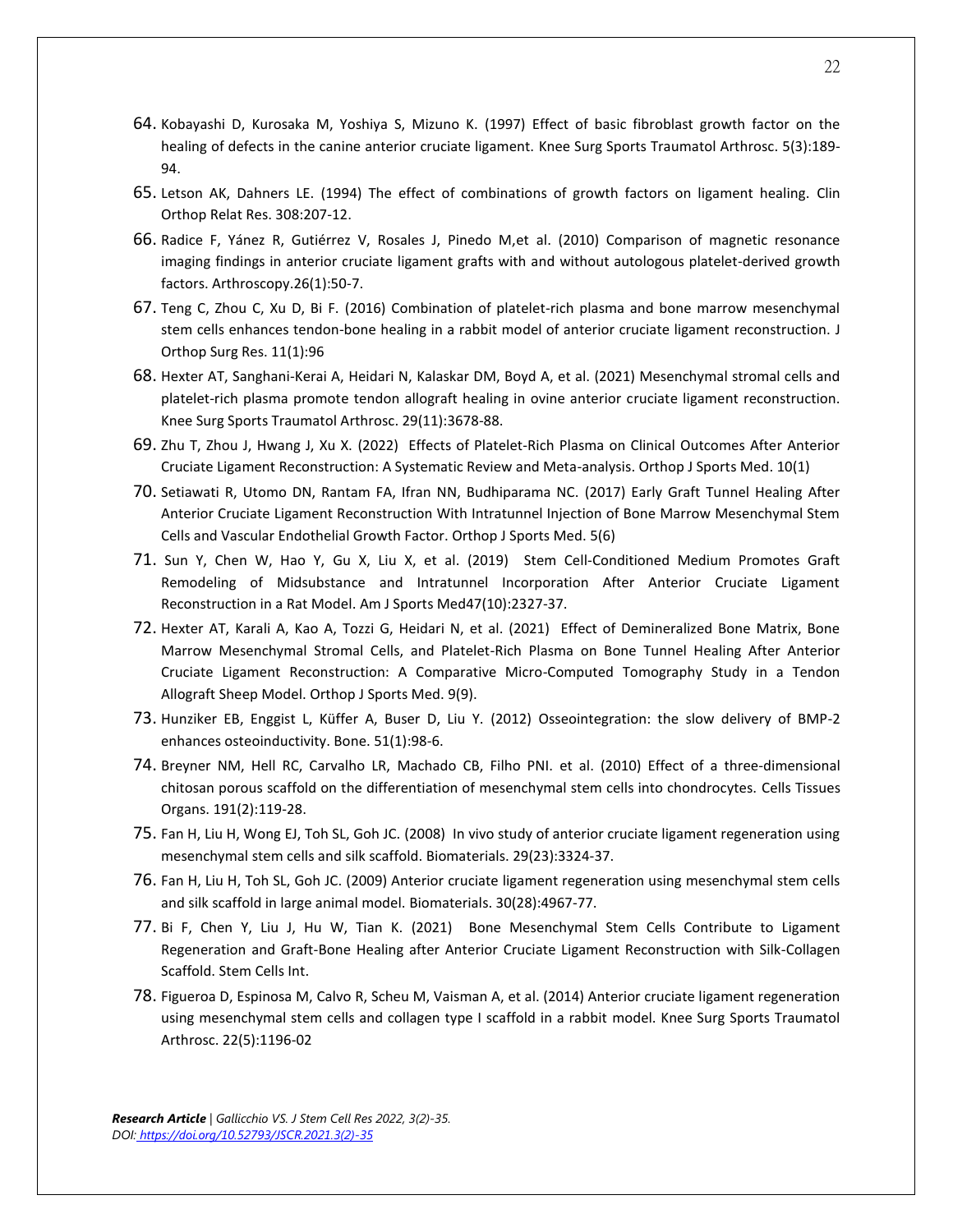- 79. Li H, Fan J, Sun L, Liu X, Cheng P, et al. (2016) Functional regeneration of ligament-bone interface using a triphasic silk-based graft. Biomaterials. 106:180-92.
- 80. Fan J, Sun L , Chen X , Qu L, Li H, et al. (2017) Implementation of a stratified approach and gene immobilization to enhance the osseointegration of a silk-based ligament graft. J Mater Chem B. 5(34):7035- 50.
- 81. Zhu J, Zhang X, Shao Z, et al. In Vivo Study of Ligament-Bone Healing after Anterior Cruciate Ligament Reconstruction Using Autologous Tendons with Mesenchymal Stem Cells Affinity Peptide Conjugated Electrospun Nanofibrous Scaffold. J Nanomater. 2013:1-11.
- 82. Li F, Jia H, Yu C. (2007) ACL reconstruction in a rabbit model using irradiated Achilles allograft seeded with mesenchymal stem cells or PDGF-B gene-transfected mesenchymal stem cells. Knee Surg Sports Traumatol Arthrosc.15(10):1219-27.
- 83. Dong Y, Zhang Q, Li Y, Jiang J, Chen S. (2012) Enhancement of tendon-bone healing for anterior cruciate ligament (ACL) reconstruction using bone marrow-derived mesenchymal stem cells infected with BMP-2. Int J Mol Sci. 13(10):13605-20.
- 84. Chen B, Li B, Qi YJ, Ni BQ, Pan Z, et al. (2016) Enhancement of tendon-to-bone healing after anterior cruciate ligament reconstruction using bone marrow-derived mesenchymal stem cells genetically modified with bFGF/BMP2. Sci Rep.6:25940.
- 85. Wei X, Mao Z, Hou Y, Lin L, Xue T, et al. (2011) Local administration of TGFβ-1/VEGF165 gene-transduced bone mesenchymal stem cells for Achilles allograft replacement of the anterior cruciate ligament in rabbits. Biochem Biophys Res Commun. 406(2):204-10.
- 86. Wang R, Xu B, Xu HG. (2017) Up-Regulation of TGF-β Promotes Tendon-to-Bone Healing after Anterior Cruciate Ligament Reconstruction using Bone Marrow-Derived Mesenchymal Stem Cells through the TGFβ/MAPK Signaling Pathway in a New Zealand White Rabbit Model. Cell Physiol Biochem. 41(1):213-26.
- 87. Bez M, Kremen TJ, Tawackoli W, Avalos P, Sheyn D, et al. (2018) Ultrasound-Mediated Gene Delivery Enhances Tendon Allograft Integration in Mini-Pig Ligament Reconstruction. Mol Ther. 26(7):1746-55.
- 88. Silva A, Sampaio R, Fernandes R, Pinto E. (2014) Is there a role for adult non-cultivated bone marrow stem cells in ACL reconstruction. Knee Surg Sports Traumatol Arthrosc. 22(1):66-71.
- 89. Centeno CJ, Pitts J, Al-Sayegh H, Freeman MD. (2015) Anterior cruciate ligament tears treated with percutaneous injection of autologous bone marrow nucleated cells: a case series. J Pain Res. 8:437-47.
- 90. Wang Y, Shimmin A, Ghosh P, Marks P, Linklater J, et al. (2017) Safety, tolerability, clinical, and joint structural outcomes of a single intra-articular injection of allogeneic mesenchymal precursor cells in patients following anterior cruciate ligament reconstruction: a controlled double-blind randomized trial. Arthritis Res Ther. 19(1):180.
- 91. Forsythe B, Chahla J, Lavoie-Gagne O. (2021) Mesenchymal Stem Cells in BTB allograft ACL reconstruction: A Prospective Randomized Controlled Trial. Arthroscopy. 37(1):e64-e65.
- 92. Hao Z, Wu H, Li Y, Wang S, Lu J. (2017) Comparison of biological characteristics between bone marrow mesenchymal stem cells and anterior cruciate ligament derived mesenchymal stem cells in rats. Zhongguo Xiu Fu Chong Jian Wai Ke Za Zhi. 31(4):473-80.
- 93. Cheng MT, Liu CL, Chen TH, Lee OK. (2010) Comparison of potentials between stem cells isolated from human anterior cruciate ligament and bone marrow for ligament tissue engineering. Tissue Eng Part A. 16(7):2237-53.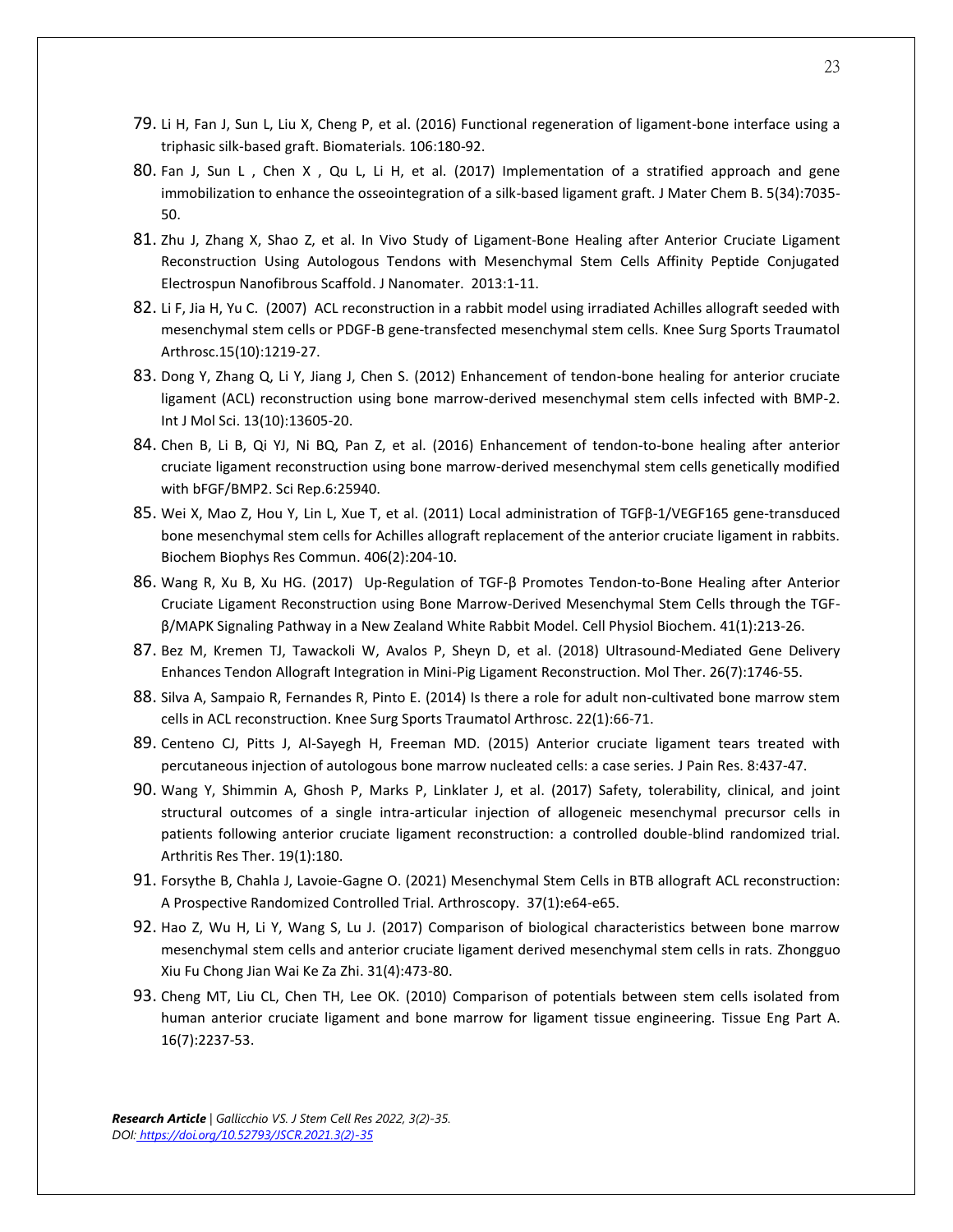- 94. Matsumoto T, Ingham SM, Mifune Y, Osawa A, Logar A, et al. (2012) Isolation and characterization of human anterior cruciate ligament-derived vascular stem cells. Stem Cells Dev. 21(6):859-72.
- 95. Matsumoto T, Kubo S, Sasaki K, Oka Shinya, Sasaki H, et al. (2012) Acceleration of tendon-bone healing of anterior cruciate ligament graft using autologous ruptured tissue. Am J Sports Med. 40(6):1296-2.
- 96. Mifune Y, Matsumoto T, Ota S, Nishimori M, Usas A, et al. (2012) Therapeutic potential of anterior cruciate ligament-derived stem cells for anterior cruciate ligament reconstruction. Cell Transplant. 21(8):1651-65.
- 97. Mifune Y, Matsumoto T, Takayama K. (2013)Tendon graft revitalization using adult anterior cruciate ligament (ACL)-derived CD34+ cell sheets for ACL reconstruction. Biomaterials. 34(22):5476-87.
- 98. Hu Y, Ran J, Wang J, Chen X, Zi Y, et al. (2016) Intra-articular Injection Of ACL-derived Stem Cells Combined With Silk-Collagen Scaffold for Anterior Cruciate Ligament Reconstruction. J Orthop Translat. 7(C):105-6.
- 99. Ruan D, Zhu T, Huang J, Le H, Hu Y, et al. (2019) Knitted Silk-Collagen Scaffold Incorporated with Ligament Stem/Progenitor Cells Sheet for Anterior Cruciate Ligament Reconstruction and Osteoarthritis Prevention. ACS Biomater Sci Eng. 5(10):5412-21.
- 100.Takayama K, Kawakami Y, Mifune Y, Matsumoto T, Tang Y, et al. (2015) The effect of blocking angiogenesis on anterior cruciate ligament healing following stem cell transplantation. Biomaterials. 60:9- 19.
- 101.Kawakami Y, Takayama K, Matsumoto T,Tang Y, Wang B, et al. (2017) Anterior Cruciate Ligament-Derived Stem Cells Transduced With BMP2 Accelerate Graft-Bone Integration After ACL Reconstruction. Am J Sports Med. 45(3):584-597.
- 102.Nakano N, Matsumoto T, Takayama K, Matsushita T, Araki D, et al. (2015) Age-dependent healing potential of anterior cruciate ligament remnant-derived cells. Am J Sports Med. 43(3):700-8.
- 103.Inokuchi T, Matsumoto T, Takayama K, Nakano N, Zhang S, et al. (2017) Influence of the Injury-to-Surgery Interval on the Healing Potential of Human Anterior Cruciate Ligament-Derived Cells. Am J Sports Med. 45(6):1359-69.
- 104.Kim K, Zhao R, Doi A, Ng K, Unternaehrer J, et al. (2011) Donor cell type can influence the epigenome and differentiation potential of human induced pluripotent stem cells. Nat Biotechnol. 2011;29(12):1117-19.
- 105. Lui PP, Wong OT, Lee YW. (2014) Application of tendon-derived stem cell sheet for the promotion of graft healing in anterior cruciate ligament reconstruction. Am J Sports Med. 42(3):681-89.
- 106.Tan Q, Lui PP, Rui YF, Wong YM. (2012) Comparison of potentials of stem cells isolated from tendon and bone marrow for musculoskeletal tissue engineering. Tissue Eng Part A. 18(7-8):840-51.
- 107.Ghebes CA, Kelder C, Schot T, Renard AJ, Pakvis DFM, et al. (2017) Anterior cruciate ligament- and hamstring tendon-derived cells: in vitro differential properties of cells involved in ACL reconstruction. J Tissue Eng Regen Med. 2017;11(4):1077-88.
- 108.Sun L, Hou C, Wu B, Tian M, Zhou X. (2012) Effect of muscle preserved on tendon graft on intra-articular healing in anterior cruciate ligament reconstruction. Knee Surg Sports Traumatol Arthrosc. 21(8):1862-68.
- 109.Ćuti T, Antunović M, Marijanović I, Ivkovic A, Vukasovic A, et al. (2017) Capacity of muscle derived stem cells and pericytes to promote tendon graft integration and ligamentization following anterior cruciate ligament reconstruction. Int Orthop. 41(6):1189-98.
- 110.De Ugarte DA, Morizono K, Elbarbary A, Alfonso Z, Zuk PA, et al. (2003) Comparison of multi-lineage cells from human adipose tissue and bone marrow. Cells Tissues Organs. 174(3):101-9.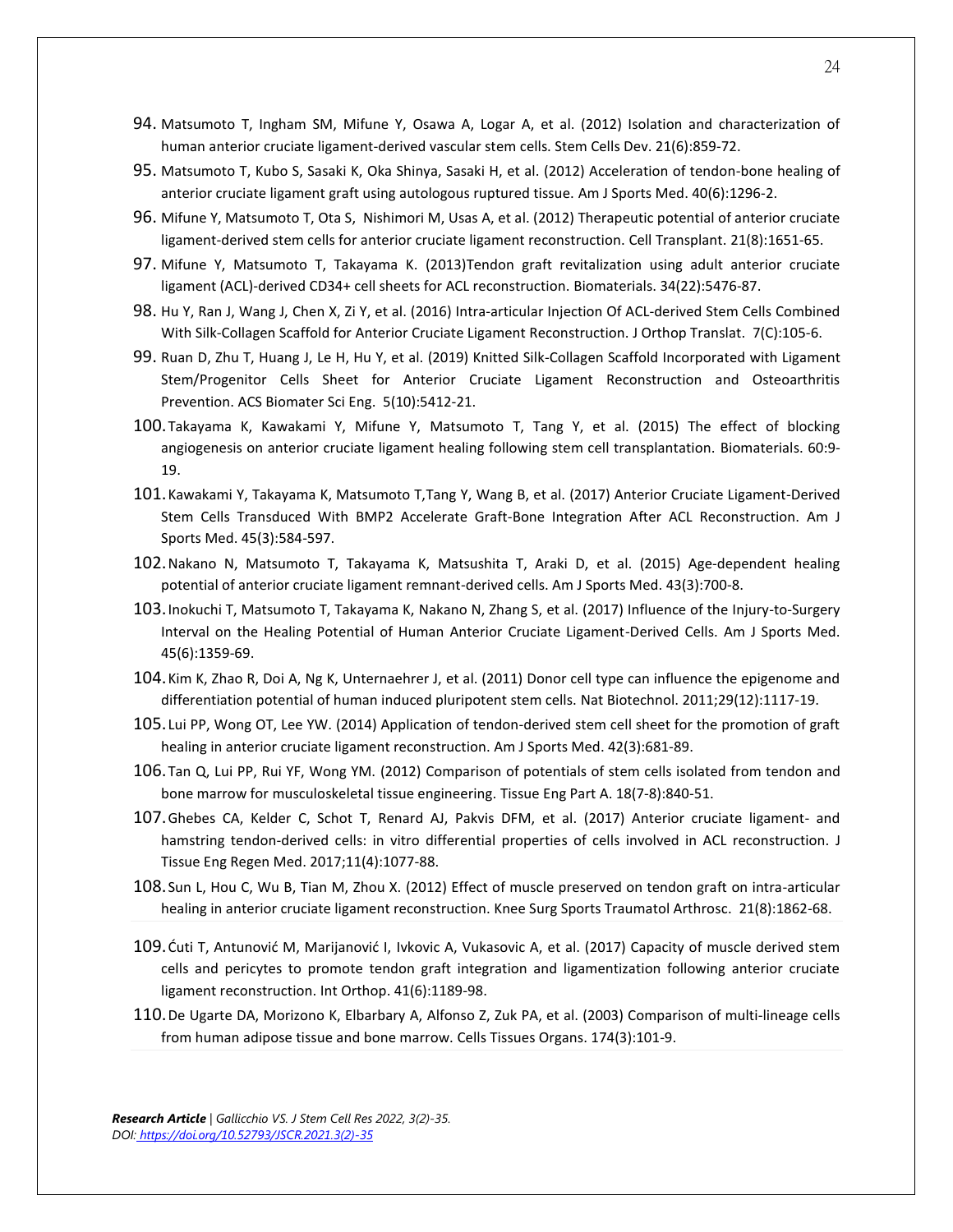- 111.Uysal AC, Mizuno H. (2010)Tendon regeneration and repair with adipose derived stem cells. Curr Stem Cell Res Ther. 5(2):161-67.
- 112.Proffen BL, Vavken P, Haslauer CM, Fleming BC, Harris CE, et al. (2015) Addition of autologous mesenchymal stem cells to whole blood for bioenhanced ACL repair has no benefit in the porcine model. Am J Sports Med. 43(2):320-30.
- 113.Kosaka M, Nakase J, Hayashi K, Tsuchiya H. (2016) Adipose-Derived Regenerative Cells Promote Tendon-Bone Healing in a Rabbit Model. Arthroscopy. 32(5):851-59.
- 114.Matsumoto T, Sato Y, Kobayashi T, Suzuki K, Kimura A, et al. (2021) Adipose-Derived Stem Cell Sheets Improve Early Biomechanical Graft Strength in Rabbits After Anterior Cruciate Ligament Reconstruction. Am J Sports Med. 49(13):3508-18.
- 115.Teuschl A, Heimel P, Nürnberger S, van Griensven M, Redl H,et al. (2016) A Novel Silk Fiber-Based Scaffold for Regeneration of the Anterior Cruciate Ligament: Histological Results From a Study in Sheep. Am J Sports Med. 44(6):1547-57.
- 116.Teuschl AH, Tangl S, Heimel P, Schwarze YU, Monoforte X, et al. (2019) Osteointegration of a Novel Silk Fiber-Based ACL Scaffold by Formation of a Ligament-Bone Interface. Am J Sports Med. 47(3):620-27.
- 117.Zhang X, Ma Y, Fu X, Liu Q, Shao Z, et al. (2016) Runx2-Modified Adipose-Derived Stem Cells Promote Tendon Graft Integration in Anterior Cruciate Ligament Reconstruction. Sci Rep. 6.
- 118.Kouroupis D, Kyrkou A, Triantafyllidi E, Katsimpoulas M, Chalepakis G, et al. (2016) Generation of stem cell-based bioartificial anterior cruciate ligament (ACL) grafts for effective ACL rupture repair. Stem Cell Res. 17(2):448-57.
- 119.Parry JA, Wagner ER, Kok PL, Dadsetan M, Yaszemski JM et al. (2018) A Combination of a Polycaprolactone Fumarate Scaffold with Polyethylene Terephthalate Sutures for Intra-Articular Ligament Regeneration. Tissue Eng Part A.24(3-4):245-53.
- 120.Alentorn-Geli E, Seijas R, Martínez-De la Torre A, Cuscó X, Steinbacher G, et al. (2019) Effects of autologous adipose-derived regenerative stem cells administered at the time of anterior cruciate ligament reconstruction on knee function and graft healing. J Orthop Surg.
- 121.De Bari C, Dell'Accio F, Tylzanowski P, Luyten FP. (2001) Multipotent mesenchymal stem cells from adult human synovial membrane. Arthritis Rheum. 44(8):1928-42.
- 122.Sakaguchi Y, Sekiya I, Yagishita K, Muneta T. (2005) Comparison of human stem cells derived from various mesenchymal tissues: superiority of synovium as a cell source. Arthritis Rheum. 52(8):2521-29.
- 123.Nimura A, Muneta T, Koga H, Mochizuki T, Suzuki K, et al. (2008) Increased proliferation of human synovial mesenchymal stem cells with autologous human serum: comparisons with bone marrow mesenchymal stem cells and with fetal bovine serum. Arthritis Rheum. 58(2):501-10.
- 124.Ju YJ, Muneta T, Yoshimura H, Koga H, Sekiya I. (2008) Synovial mesenchymal stem cells accelerate early remodeling of tendon-bone healing. Cell Tissue Res. 332(3):469-78.
- 125.De Bari C, Dell'Accio F, Vanlauwe J, Eyckmans J, Khna MI, et al. (2006) Mesenchymal multipotency of adult human periosteal cells demonstrated by single-cell lineage analysis. Arthritis Rheum. 54(4):1209-21.
- 126.Radtke CL, Nino-Fong R, Esparza Gonzalez BP, Stryhn H, McDuffee LA. (2013) Characterization and osteogenic potential of equine muscle tissue- and periosteal tissue-derived mesenchymal stem cells in comparison with bone marrow- and adipose tissue-derived mesenchymal stem cells. Am J Vet Res. 74(5):790-800.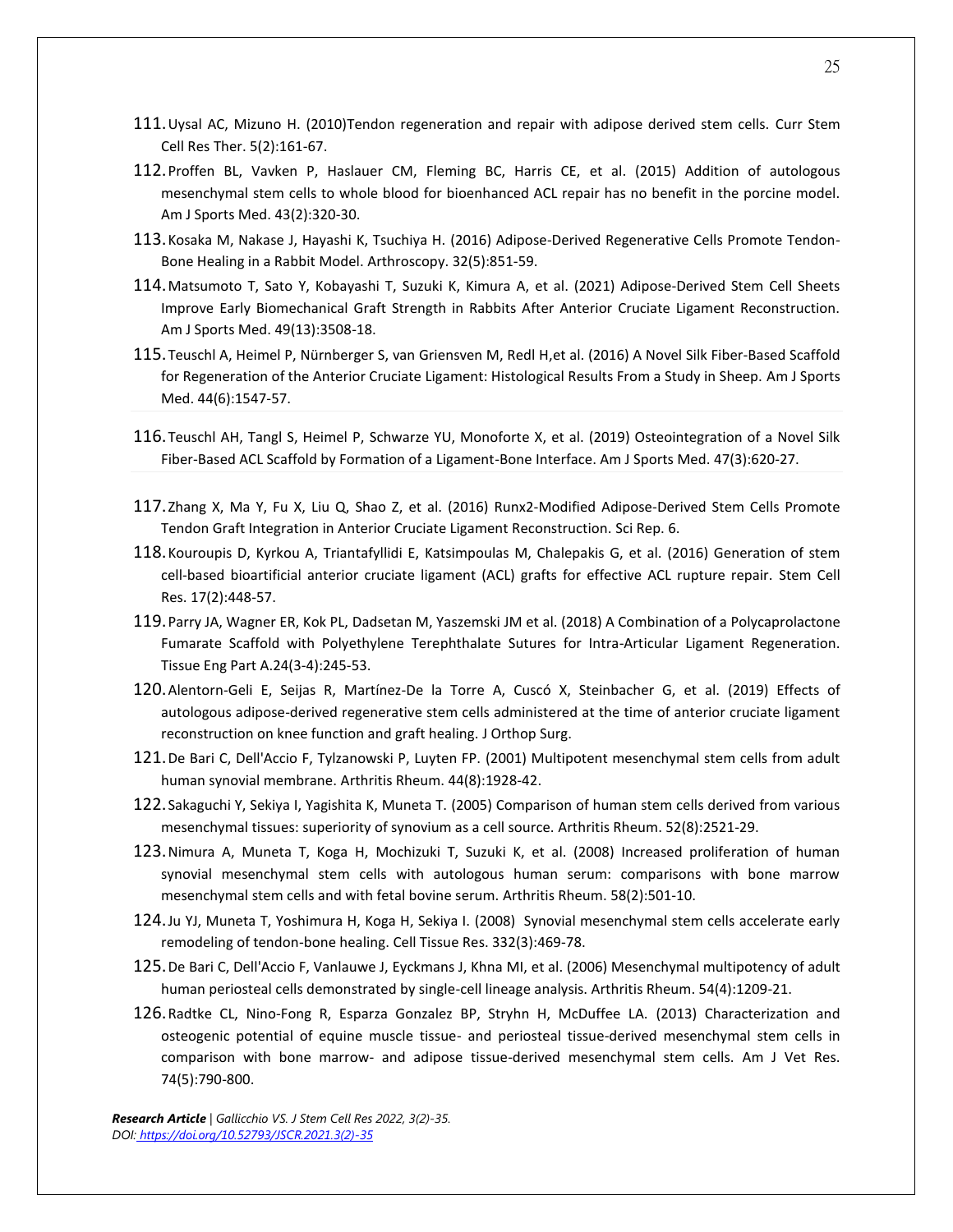- 127.Yoshimura H, Muneta T, Nimura A, Yokoyama A, Koga H,et al. (2007) Comparison of rat mesenchymal stem cells derived from bone marrow, synovium, periosteum, adipose tissue, and muscle. Cell Tissue Res. 327(3):449-62.
- 128.Chen CH, Liu HW, Tsai CL, Yu CM, Lin IH,et al. (2008) Photoencapsulation of bone morphogenetic protein-2 and periosteal progenitor cells improve tendon graft healing in a bone tunnel. Am J Sports Med. 36(3):461-73.
- 129.Karaoglu S, Celik C, Korkusuz P. (2009) The effects of bone marrow or periosteum on tendon-to-bone tunnel healing in a rabbit model. Knee Surg Sports Traumatol Arthrosc. 17(2):170-78.
- 130.Chen CH, Chen WJ, Shih CH, Chou SW. (2004) Arthroscopic anterior cruciate ligament reconstruction with periosteum-enveloping hamstring tendon graft. Knee Surg Sports Traumatol Arthrosc. 12(5):398-05.
- 131.Chen CH, Chang CH, Su CI, Wang CK, Liu TH, et al. (2010) Arthroscopic single-bundle anterior cruciate ligament reconstruction with periosteum-enveloping hamstring tendon graft: clinical outcome at 2 to 7 years. Arthroscopy. 26(7):907-17.
- 132.Skiles ML, Marzan AJ, Brown KS, Shamonki JM. (2020) Comparison of umbilical cord tissue-derived mesenchymal stromal cells isolated from cryopreserved material and extracted by explantation and digestion methods utilizing a split manufacturing model. Cytotherapy. 22(10):581-91.
- 133.Wang M, Yang Y, Yang D, Luo F, Liang W, et al. (2009) The immunomodulatory activity of human umbilical cord blood-derived mesenchymal stem cells in vitro. Immunology. 126(2):220-32.
- 134.Baksh D, Yao R, Tuan RS. (2007) Comparison of proliferative and multilineage differentiation potential of human mesenchymal stem cells derived from umbilical cord and bone marrow. Stem Cells. 25(6):1384-92.
- 135.Wang L, Tran I, Seshareddy K, Weiss ML, Detamore MS. (2009) A comparison of human bone marrowderived mesenchymal stem cells and human umbilical cord-derived mesenchymal stromal cells for cartilage tissue engineering. Tissue Eng Part A. 15(8):2259-66.
- 136.Kumar BM, Yoo JG, Ock SA, Kang JE, Kim GJ, et al. (2007) In vitro differentiation of mesenchymal progenitor cells derived from porcine umbilical cord blood. Mol Cells. 24(3):343-50.
- 137.Jang KM, Lim HC, Jung WY, Moon SW, Wang JH. (2015) Efficacy and Safety of Human Umbilical Cord Blood-Derived Mesenchymal Stem Cells in Anterior Cruciate Ligament Reconstruction of a Rabbit Model: New Strategy to Enhance Tendon Graft Healing. Arthroscopy. 31(8):1530-39.
- 138.Park SH, Choi YJ, Moon SW, Lee BH, Shim JH, et al. (2018) Three-Dimensional Bio-Printed Scaffold Sleeves With Mesenchymal Stem Cells for Enhancement of Tendon-to-Bone Healing in Anterior Cruciate Ligament Reconstruction Using Soft-Tissue Tendon Graft. Arthroscopy. 34(1):166-79.
- 139.Moon SW, Park S, Oh M, Wang JH. (2021) Outcomes of human umbilical cord blood-derived mesenchymal stem cells in enhancing tendon-graft healing in anterior cruciate ligament reconstruction: an exploratory study. Knee Surg Relat Res. 33(1):32.
- 140.Takahashi K, Yamanaka S. (2006) Induction of pluripotent stem cells from mouse embryonic and adult fibroblast cultures by defined factors. Cell. 126(4):663-76.
- 141.Sharma A, Gokulchandran N, Sane H, Nagrajan A, Paranjape A, et al. (2013) Autologous bone marrow mononuclear cell therapy for autism: an open label proof of concept study. Stem Cells Int.623875.
- 142.Prasad K, Mohanty S, Bhatia R, Srivastva MVP, Garg A, et al. (2012) Autologous intravenous bone marrow mononuclear cell therapy for patients with subacute ischaemic stroke: a pilot study. Indian J Med Res. 136(2):221-28.